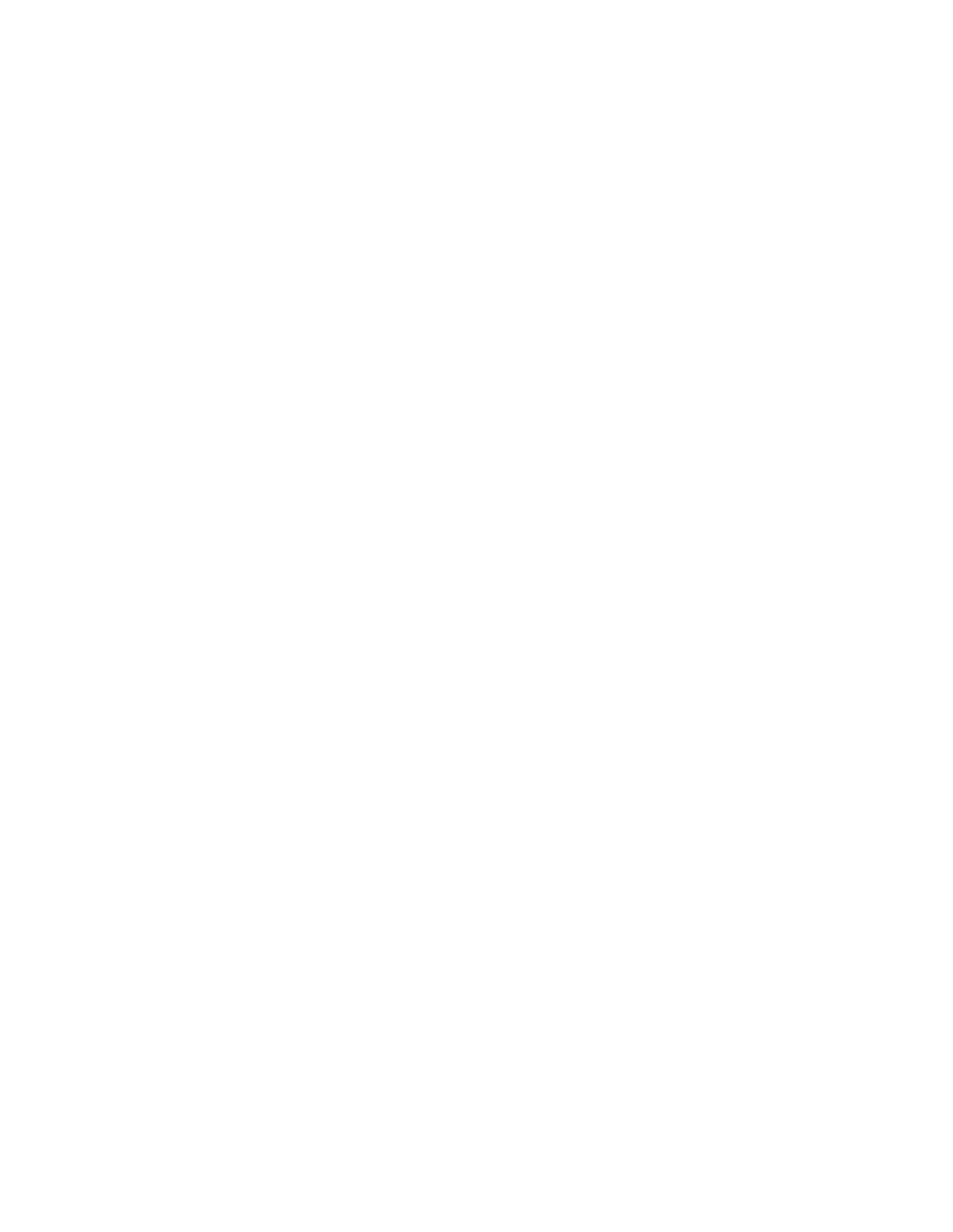# **Table of Contents**

| <b>ITEM</b>                                                       | <b>PAGE</b>    |
|-------------------------------------------------------------------|----------------|
| <b>Section 100: Planning Board Administration</b><br>2            |                |
| Section 200: Purpose                                              | $\overline{2}$ |
| <b>Section 300: Scope</b>                                         | $\overline{2}$ |
| <b>Section 400: Waivers</b>                                       | 3              |
| Section 500: Site Planning                                        | 4              |
| 501 Objectives                                                    | 5              |
| 502 General Site Planning Standards                               | 5              |
| 503 Circulation Planning                                          | 6              |
| 504 Parking Lots                                                  | 6              |
| 505 Pedestrian Areas                                              | 8              |
| 506 Stormwater Management                                         | 10             |
| Section 600: Landscaping                                          | 11             |
| 601 Objectives                                                    | 11             |
| 602 Design Standards                                              | 11             |
| <b>Section 700: Architectural Design Regulations</b>              | 12             |
| 701 Objectives                                                    | 12             |
| 702 General Design Standards                                      | 14             |
| 703 Scale and Massing                                             | 14             |
| 704 Building Height and Roof Design                               | 15             |
| 705 Proportion and Façade Articulation                            | 16             |
| <b>706 Materials Texture</b>                                      | 17             |
| <b>707 Exterior Colors</b>                                        | 18             |
| 708 Windows and Doors                                             | 18             |
| <b>709 Principal Building Entrances</b>                           | 18             |
| 710 Lighting                                                      | 19             |
| 711 Mechanical Equipment                                          | 19             |
| 712 Market Square Overlay District Signage                        | 20             |
| 713 Village Center & Market Square Residential Design Regulations | 20             |
| <b>Appendix A-Suggested Plant List</b>                            | 21             |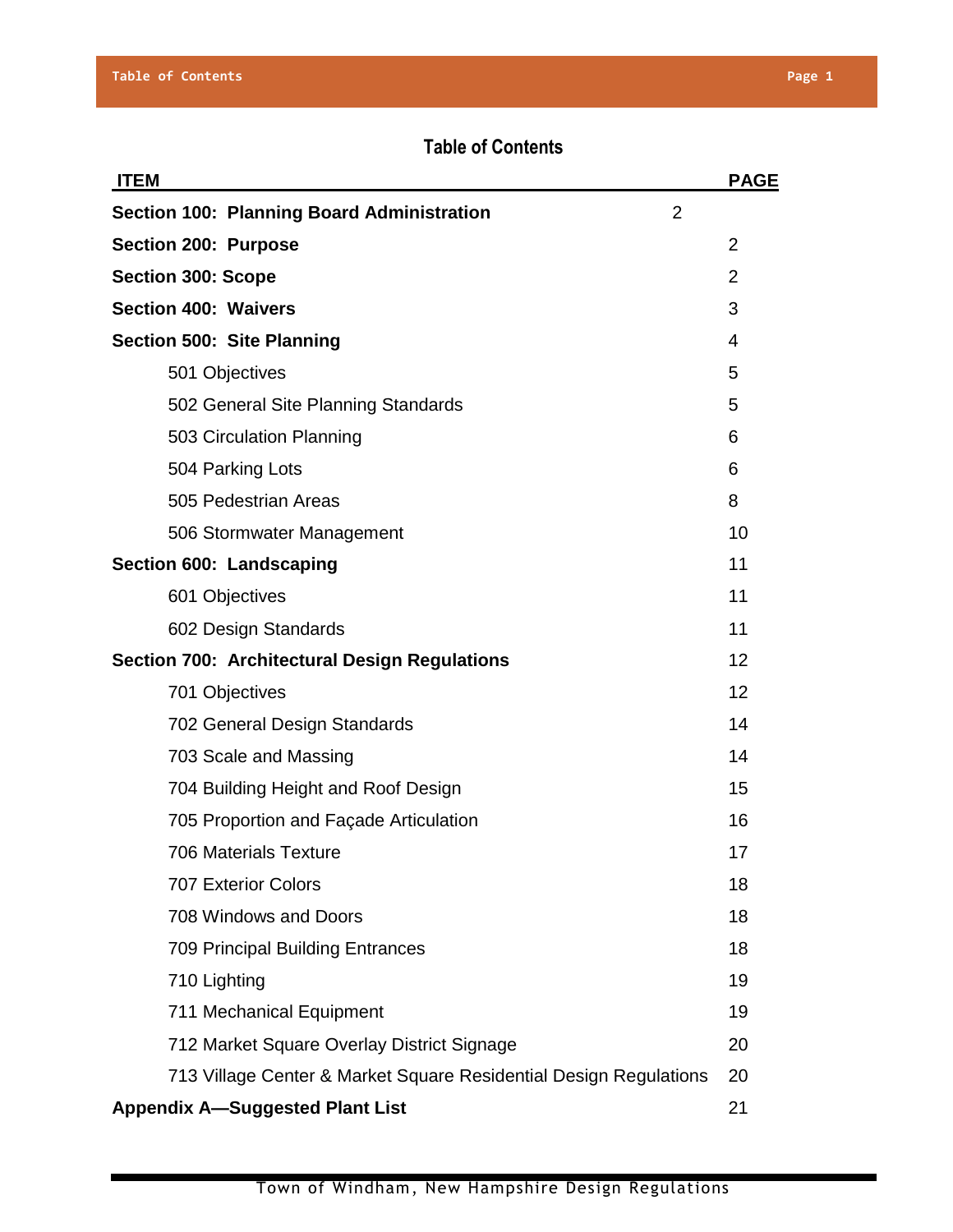# **SECTION 100: PLANNING BOARD ADMINISTRATION**

These Design Regulations shall constitute Site Plan Review Regulations as described in N.H. RSA 674:44 (II) and are adopted according to the procedures required by N.H. RSA 675:6. They are intended to provide for safe and attractive developments (N.H. RSA 674:44 (II) (a)) and provide for the harmonious and aesthetically pleasing development of the municipality and its environs, N.H. RSA 674:44 (II) (b).

These Regulations shall be administered by the Windham Planning Board in conjunction with other provisions of existing applicable Windham Site Plan Regulations. They shall take effect upon adoption.

A Design Review Subcommittee, to be established in accordance with the Planning Boards adopted Rules of Procedure, will review all development applications under the adopted Scope and provide advisory comments to the Planning Board.

All Site Plan Applications proposed in the Village Center District, Gateway Commercial District, Neighborhood Business District, Professional, Business and Technology District, and Market Square Overlay District are to follow these Regulations when submitting a Site Plan (minor or major) Application. These regulations are to be used in addition to the Site Plan Regulations and the Town of Windham Zoning Ordinance and Land Use regulations. The ordinance/regulations which provide for the greater regulation shall apply, with preference to the intent of the spirit and purpose of the underlying Zoning District, in the case of regulation overlap.

If any section, subsection, phrase, sentence or portion of this Regulation is for any reason held invalid or unconstitutional by any court of competent jurisdiction, such portion shall be deemed a separate and independent provision and such holding shall not affect the validity of the remaining portions thereof.

# **SECTION 200: PURPOSE**

The purpose of these regulations is to provide design standards that assist with the development, renovations and restorations of non-residential properties in the Village Center District, Gateway Commercial District, the Neighborhood Business District, the Professional, Business and Technology District and the Market Square Overlay District. These regulations were developed with the intent to allow for variety in the physical development within the Districts, while complementing the overall New Englandstyle character of the community of Windham. These Regulations are to be used by all projects, including corporate franchises, during the design development of structures and related properties, in order that the resulting developments reflect the aesthetic vision and goals of the physical environment of the Town of Windham.

# **SECTION 300: SCOPE**

This document provides design regulations for: all new construction, amendment, modification, or change of use subject to site plan jurisdiction; except in the case of a change of use with no exterior modifications.

These regulations apply to all such development within Windham's Village Center District, Gateway Commercial District, Neighborhood Business District, the Professional Business and Technology District and the Market Square Overlay District.. Unless stated otherwise, each regulation applies to all five Districts. The boundaries of these Districts are illustrated on the most current Zoning Map and Market Square Overlay District Map

Examples and standards are provided herein for each component of property development including: site planning, landscape design, signage and architectural design standards. These regulations are to be used in conjunction with the requirements laid out in the Windham Planning Documents, including the Zoning Ordinance and the Site Plan Regulations. These Design Standards are intended to provide regulations to developers and consultants to help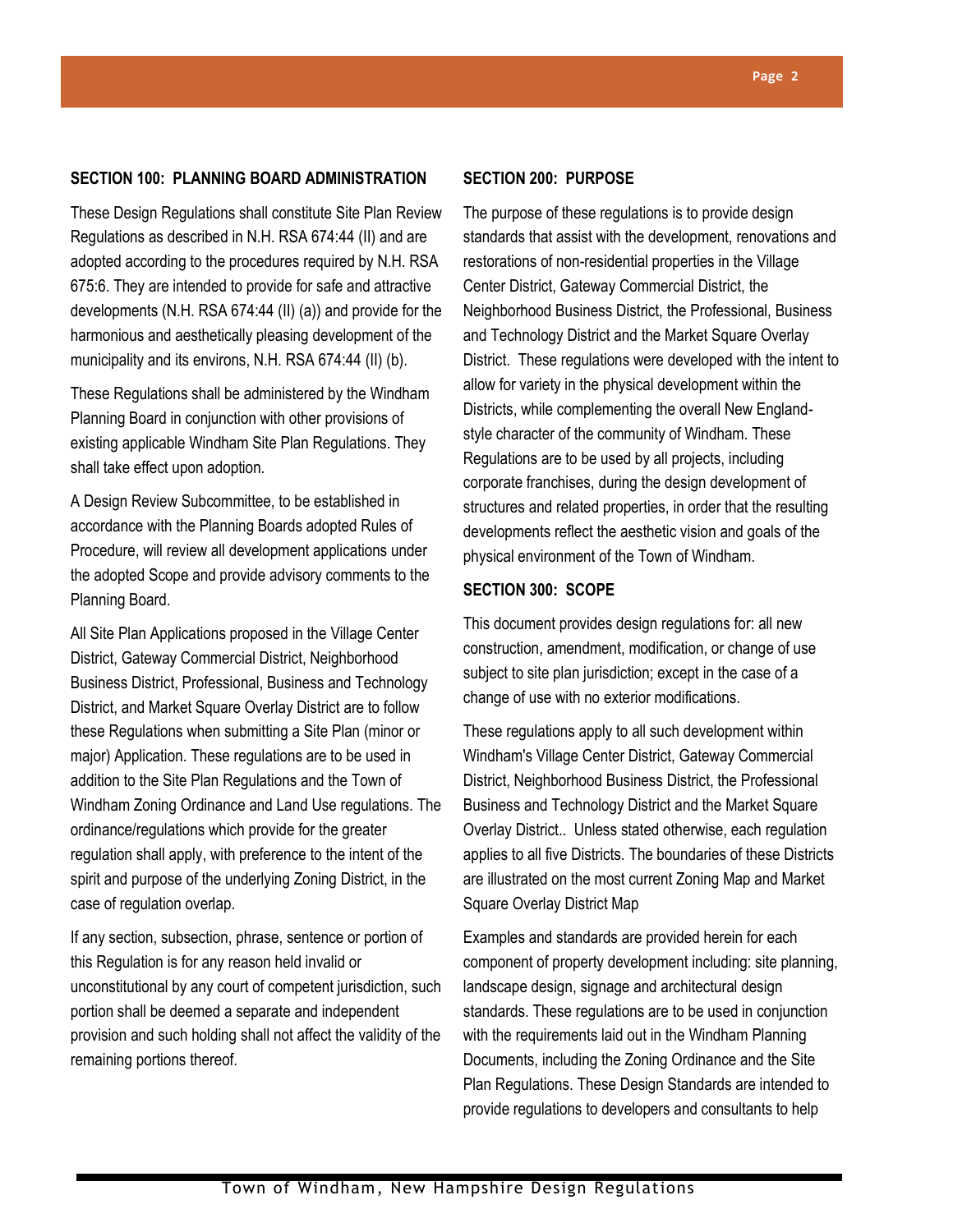visualize how their projects work with the goals and objectives of the development vision of the Town of Windham. They are also intended to help the Planning Board with the design evaluation process of each development and redevelopment proposal. The overall goal of these Design Regulations is to eliminate or reduce the common characteristics of poorly planned and haphazard development and work towards maintaining the character and beauty of Windham into the future.

For the purposes of this document the following definitions will be used:

**Shall:** a mandatory condition. Where certain requirements in the design or application of the standard are described with the "shall" stipulation, it is mandatory that these requirements be met.

**Should:** an advisory condition. Where the word "should" is used, a condition is considered advisable, but it is not mandatory. Noncompliance with a condition stipulated with the word "should" will not be the basis for Plan Disapproval.

**May**: a permissive condition. No requirement or recommendation is intended.

#### **SECTION 400: WAIVERS**

Waivers to these Regulations may be granted by a vote of the Planning Board if the following conditions are met:

**400.1**. A waiver request is submitted in writing, either as part of the initial Site Plan Application, or as soon thereafter as the applicant becomes aware that the proposal will require a waiver.

**400.2.** The waiver request contains a detailed explanation of the reasons for the waiver, its satisfaction of the criteria for approval of the waiver, and how the objectives of the relevant section are otherwise being met. As part of the waiver request, an applicant shall indicate if any of the following circumstances exist:

**400.2.1** The application is for an addition to, or modification of, an existing structure; or

**400.2.2** The property and/or building has unique characteristics/features that make compliance with the Regulations difficult; or

**400.1.3** The application proposes to restore, reuse, or preserve historic structures or culturally significant resources

**400.3** The Planning Board shall grant a waiver if (and only if) it determines that either of the following conditions exists:

**400.3.1** Strict conformity with the Design Regulations would pose an unnecessary hardship to the applicant and a waiver would not be contrary to the spirit and intent of the regulations, or

**400.3.2** Specific circumstances relative to the site plan or the conditions of the land indicate that a waiver will still properly carry out the spirit and intent of the regulations.

.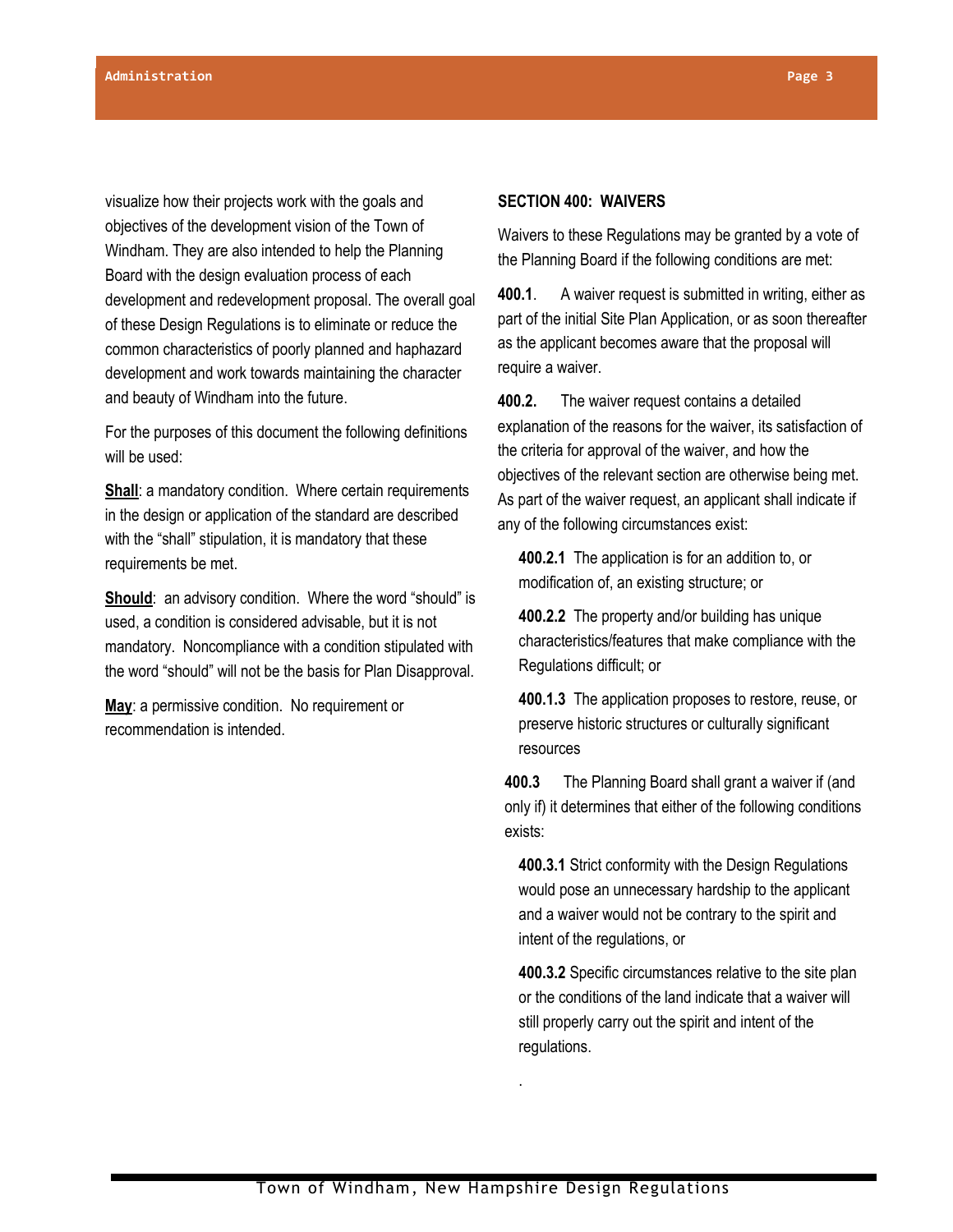#### **SECTION 500: SITE PLANNING**

The goal of these design standards is to guarantee attractive and economically viable Districts. Good site planning is the foundation of functional, attractive, safe and inviting spaces. The relationship between buildings, parking, circulation patterns, and landscape design is critical to the success and viability of commercial development. Transitions from non residential districts to neighboring districts, particularly residential areas, are also a critical design consideration.

Development within the Village Center District (VCD) is intended to include a vibrant blending of mixed uses for the enjoyment of residents of Windham, the general public, and residents within the District. The site planning objectives combine a higher density of smaller-scale uses within a dynamic enjoyable village-style environment. The Site Plan should allow for the creative placement of buildings in the context of other development in the District and within mixeduse sites, to draw visitors from one site to the next with consideration given to how people use and enjoy each one. Refer to the VCD Ordinance for extensive information on site planning requirements. Site design should reflect a tone that is compatible with Windham's historic character as found in the Historic District in the Town center. Design within this District also needs to recognize its location where a State roadway corridor bisects it. Good site design should bring together the opportunities and value of the State roadway traffic volume with the desirability of pedestrian-scale business, convenient integrated residential use and public spaces to draw town residents and visitors alike, thus promoting sustainable economic development.

The properties within the Gateway Commercial District (GCD) are in many ways the 'front door' to Windham. These sites, primarily located on major travel ways, hold particular importance in defining the character of the Town. Uses permitted in this District, as described in the current Zoning Ordinances, are commercial in nature. Site planning for

these properties require the understanding of the collective vision and the overall impact of development in the District. The planning goal for this District is to promote an attractive, well-designed commercial area that provides for the safety and comfort of the users, as well as the functionality of each businesses located there.

Development within the Professional, Business and Technology Districts (PBTD) will function as offices, research laboratories, and light industries, as well as other uses that are described in the current Zoning Ordinances. The use patterns and traffic flow created by these developments will be a critical element in the site planning of these properties. These standards are to ensure the compatibility with adjacent Districts and the aesthetic quality of development within the PBT District.

The Neighborhood Business Districts (NBD) are located in several areas throughout the town. These NBD parcels are located adjacent to residential neighborhoods, which each have their own unique character. Uses allowed in this District (as described in the Zoning Ordinance ) will include retail and commercial that complement the neighborhood in character and scale, have minimal impact on the existing municipal infrastructure, and do not detract from the cultural, historic or natural resources within the area. Site planning for these NBD properties shall reflect the character, needs and typical use patterns of the neighborhood in which they are located.

Development within the Market Square Overlay District (MSOD) is intended to generate a walkable, mixed-use center that has retail, offices, restaurants, public space, and limited residential uses that enhance the quality of community life in the Town. This District will have high quality site planning, architecture and landscape design that enhances the distinct visual character and identity of Windham. Any proposed development will minimize sprawl, promote pedestrian-friendly design and maintain efficient traffic circulation and safety.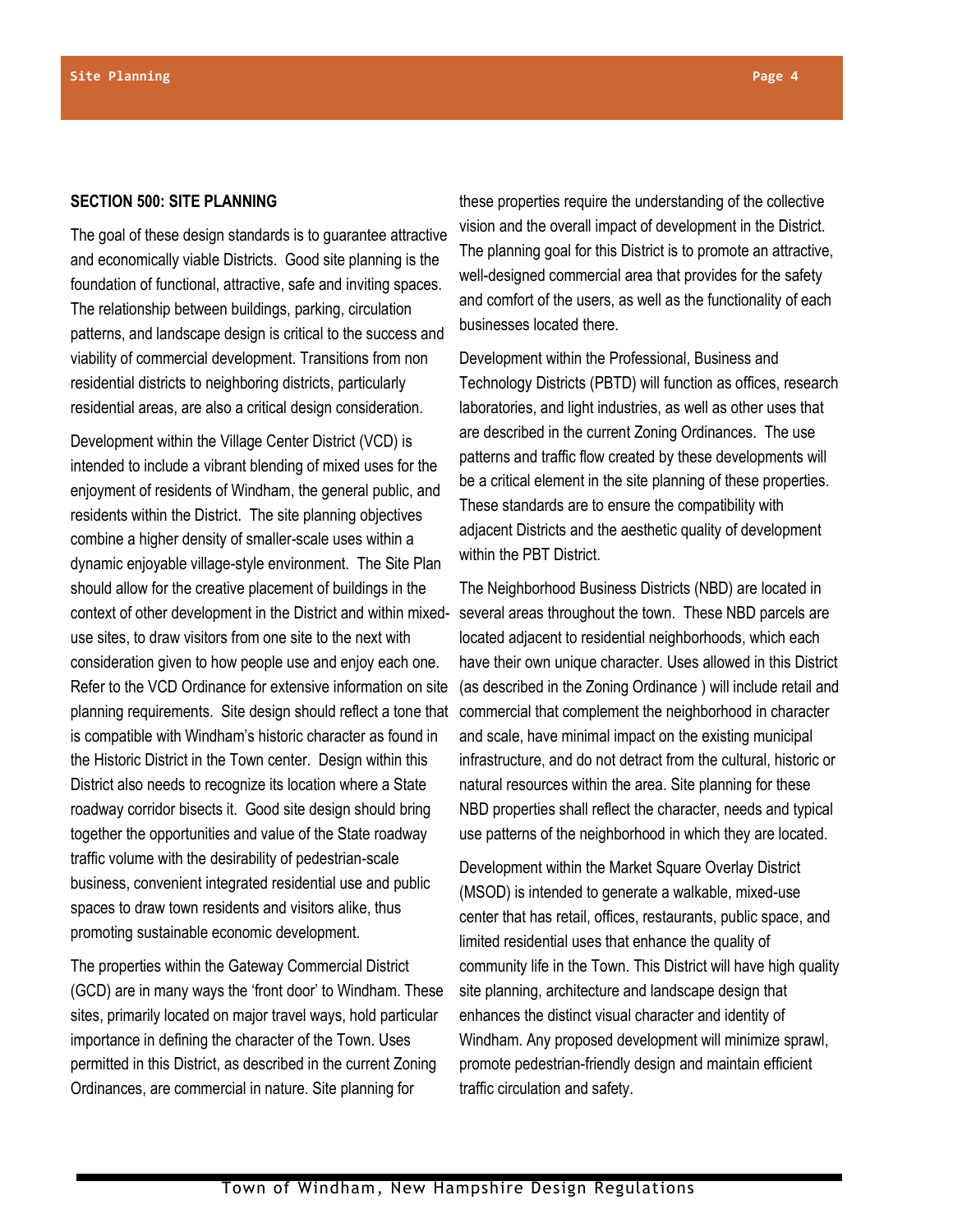#### **501. Objectives**

In addition to specific ordinance goals that may be inherent in **502.1 GCD Buildings to Roadway Setback**: Given the each specific District, the general site planning objectives for the properties within the Village Center District, Gateway District, Professional, Business and Technology District, Market Square Overlay District and the Neighborhood Business Districts are:

Create an environment that welcomes all users, including bicyclists, pedestrians, vehicles, and appropriate public transportation.

Promote high quality development that will have a lasting presence and functionality.

Create safe and attractive public spaces, including pedestrian corridors, parking lots, travel lanes and streetscape elements.

Provide buffers and transitions where applicable and appropriate.

Encourage non-vehicular modes of transportation, including walking and bicycling, by providing safe, attractive, interconnected development.

Support access management that will allow for safe and efficient traffic flow.

Provide universal accessibility that meets the Americans with Disabilities Act (ADA) standards.

Encourage construction best practices, high quality building materials and low maintenance design.

Encourage low impact site design practices and low to zero discharge drainage design.

The relationship of the buildings to the roadway is integral to creating human scale and sense of place. Structures should be sited and sized in order to define the street space and public realm.

#### **502. General Site Planning Design Standards**

commercial development character of the GCD area, new buildings in this District should be located at, or near, the front property line to preserve the streetscape scale and character.

**502.2 Façade alignment**: Individual, adjacent buildings should be aligned when practical, to create a continuous form along the streetscape. New development, adjacent to existing buildings, shall take into consideration the façade alignment of these existing adjacent structures.

**502.3 Parking:** Large parking lots of over 20 spaces should be located away from the street, not in front of the building. Parking and access ways should be shared by multiple owners, wherever possible. Parking lots should be screened from the public street by landscaping.

**502.4 Plantings**: The street face of the building shall include plantings to enhance the visual experience. This may include in-ground planting areas, window boxes and free standing planters. Landscaping elements that help curb stormwater runoff, such as bioswales, planters, rain gardens, and street trees, are mutually beneficial for mobility and ecology. Bioswales and rain gardens should be provided, where possible, to mitigate surface stormwater runoff.

**502.5 Street trees**: Street trees as a vertical element along the street are effective traffic calming features. Such green elements are increasingly found to be important deterrents of accidents and injuries and contribute to a more comfortable and visually interesting environment for all users. Where street trees are included in the site plan, they should be planted consistently at an appropriate spacing along the sidewalk or streetscape. Trees shall also be planted in interior islands in parking lots to provide shade.

**502.6 Existing vegetation**: Incorporation of existing, older healthy trees in the new site plan is encouraged.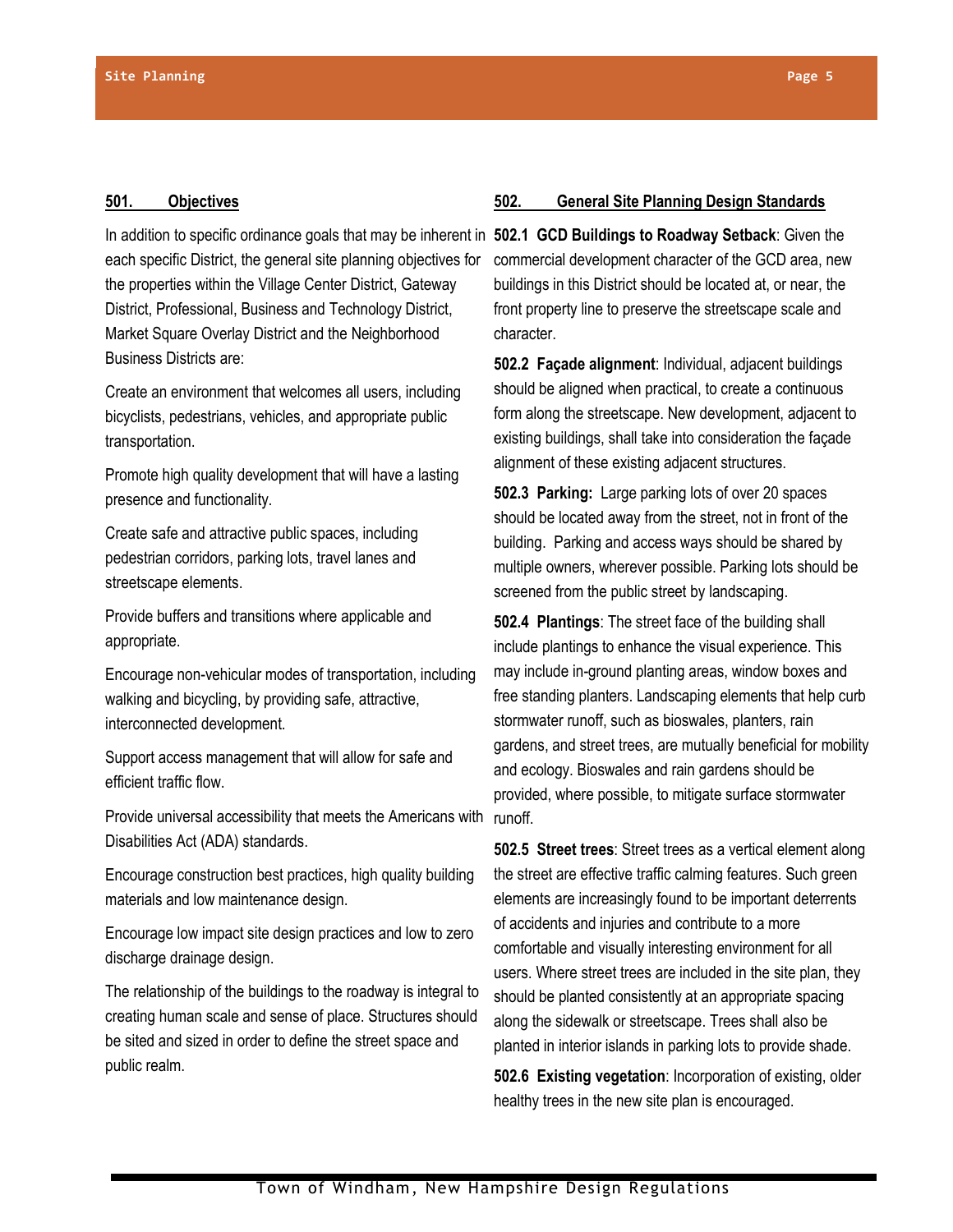#### **503. Circulation Planning**

# **503.1 Objectives**

Circulation planning is critical to the safe and efficient traffic movement for all modes of transportation and all users. All development projects should incorporate access management principles to reduce the number of curb cuts, provide a safe pedestrian and bicyclist environment, and encourage intra-parcel connectivity.

# **503.2 Design Standards**

**503.2.1 Curb cuts**: In order to provide safe and accessible travel ways, site plans shall be designed to minimize curb cuts onto major roadways. Curb cuts should be shared by adjacent establishments and site planning shall include intra-parcel circulation plan to accommodate the shared use of vehicular entrances and exits where possible.

# **503.2.2 Shared access and intra-parcel traffic flow**:

All site plans should take into account vehicular access to adjacent parcels to minimize turning movements onto major roads and facilitate delivery services. Where feasible, connections between parking lots and driveways should be provided. Access easements should be provided, as required, to allow for intra-parcel movement. The site plan shall also anticipate future connections to abutting undeveloped parcels, where practicable.

**503.2.3** I**nternal traffic flow:** The site plan shall clearly delineate internal traffic patterns for vehicles, service vehicles, pedestrians, and bicyclists. A licensed professional engineer shall design the traffic and parking circulation for the site.

**503.2.4 Pedestrian connections:** Where applicable, pedestrian walkways should be provided within the parcel, as well as between abutting parcels, to reduce vehicular traffic and encourage walking between establishments. These walkways shall be a minimum of five (5) feet wide and meet all applicable ADA Accessibility Guidelines. Pedestrian refuge areas in traffic islands shall be provided at all roadway and driveway crossings that are greater than thirty (30) feet. Plantings, lighting, benches and site amenities are encouraged to enhance the pedestrian experience.

**503.2.5 Bicycle connections and amenities**: Bicycle traffic is to be accommodated throughout the Districts. Where existing or proposed bike routes exist adjacent to development properties, connections to these routes shall be provided and clearly reflected in the site plans. Bike parking facilities shall be provided in an appropriate location.

**503.2.6 Traffic-calming**: Vehicular speeds shall be controlled through the use of traffic calming measures within the site and between abutting parcels. Traffic calming elements may include; speed tables, raised pedestrian crosswalks, tree planting and planting areas, curbed islands, neck-downs, and signage.

**503.2.7 Service areas**: loading docks and trash/recycling facilities shall be screened from the street.

# **504. Parking lots**

# **504.1 Objectives**

Parking shall be designed to be functional and efficiently designed to allow for smooth traffic flow. Parking lots shall not be dominant visual elements in the design of the development. Every effort shall be made to reduce paved areas for parking by allowing for shared parking facilities. Parking lots should be designed as attractive pedestrian friendly places through the use of planting areas, walkways and lighting. Tree planting shall also be used to optimize shade in parking lots in order to reduce heat-island effects.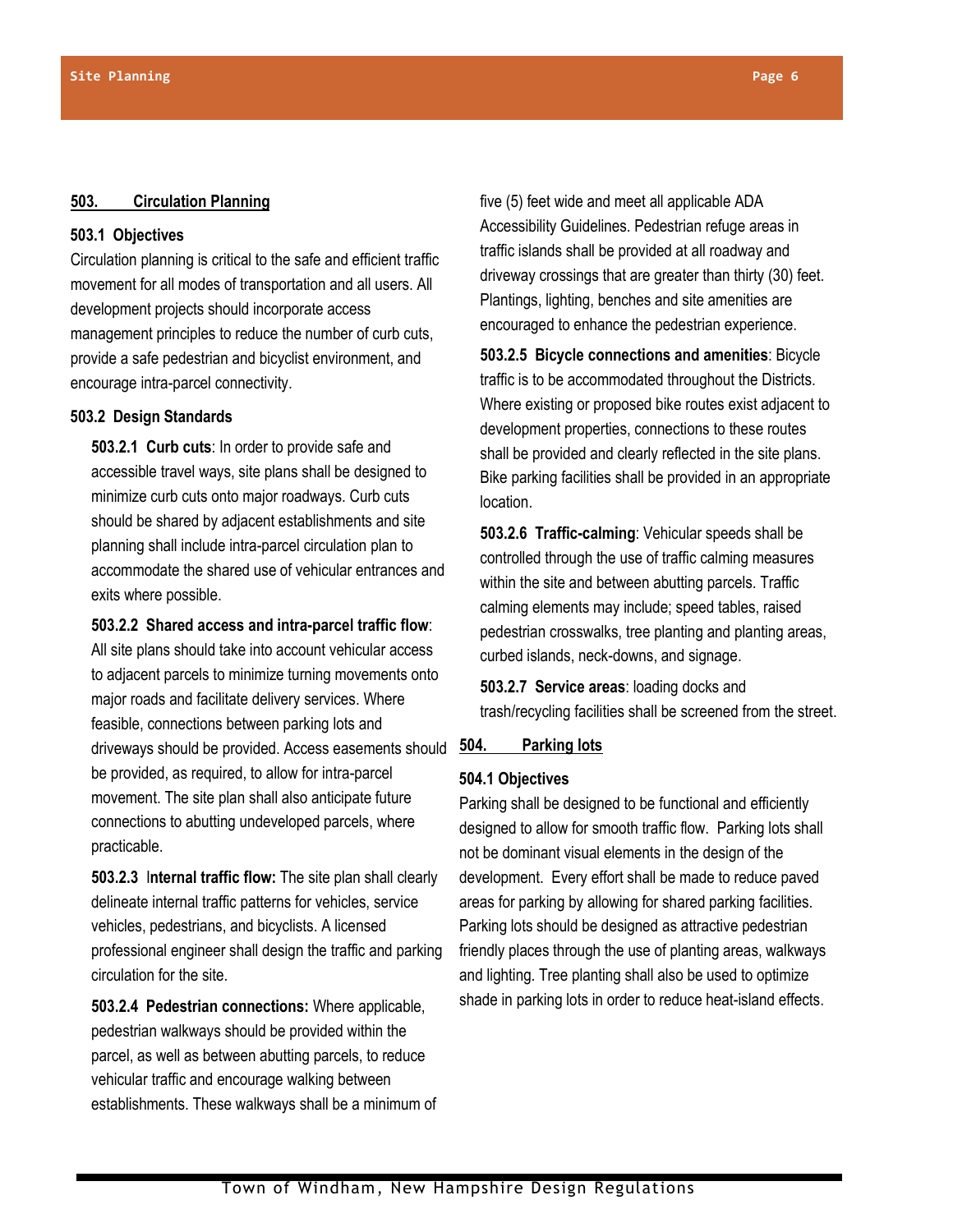#### **504.2 Design Standards**

**504.2.1 Siting:** No parking lots larger than 20 spaces should be located between the building and the main public road. Parking lots shall be located to the rear of the building wherever possible. Parking located on the side of buildings shall occupy no more than one-hundred (100) linear feet of street frontage. Side parking lots should be screened by plantings or fencing along the street frontage and should not extend closer to the street or sidewalk than the façade of the building, including the screening.

**504.2.2 Structured Parking**: Structured parking facilities shall generally be concealed within or under buildings and away from street fronts. Where structured parking is provided on the ground floor, commercial or retail uses shall be along the street front, with parking facilities placed behind the uses and away from streets wherever possible. Except for required driveways, ground-level structured parking exposed to the street shall be designed with features that add visual interest to the pedestrian and minimize unwanted views into garage, such as architectural screening and/or plantings.

**504.2.3 Orientation:** Parking lots shall be designed to be functional to the building they serve and to adjacent lots. To minimize paved areas, and maximize efficiency, parking lots shall be designed in regular, rectangular shapes. Curved parking lot configurations may be used where practical.

**504.2.4 Scale:** In order to reduce paved parking lots, the size of the parking lots shall take into consideration shared parking opportunities with adjacent lots. Adjacent, existing parcel parking demands shall be analyzed as part of the site planning.

**504.2.5 Relationship to Buildings:** Paved surfaces of parking lots shall be separated from the building foundations by a sidewalk or landscape strip of at least

#### five feet.

**504.2.6 Screening:** All parking lots visible from the street should include landscaping, walls, fencing or a combination of these elements that allow reasonable visibility form the street for safety and security purposes.

**504.2.7 Landscaping in Parking lots**: Landscaping should constitute a minimum of 25% of the parking lot, including adjacent buffers and setbacks. Landscape islands shall be at least 8' in width to provide adequate growth medium for the plantings. Shade trees shall be provided for at a minimum interval of one tree for every ten spaces along a linear axis. Landscape areas used for bioswales and rain gardens are strongly encouraged within parking lots.

**504.2.8 Dead-end Parking Lots**: Parking lots that have a permanent single point of access are strongly discouraged. Where dead-end lots are unavoidable, they should not contain more than twenty-four spaces and shall include a method for exiting vehicles to maneuver to prevent backing out of the lot.

**504.2.9 Shared Parking**: Shared parking between businesses is strongly encouraged, particularly where adjacent uses have different peak demand hours. Easements would be required to allow shared parking lots.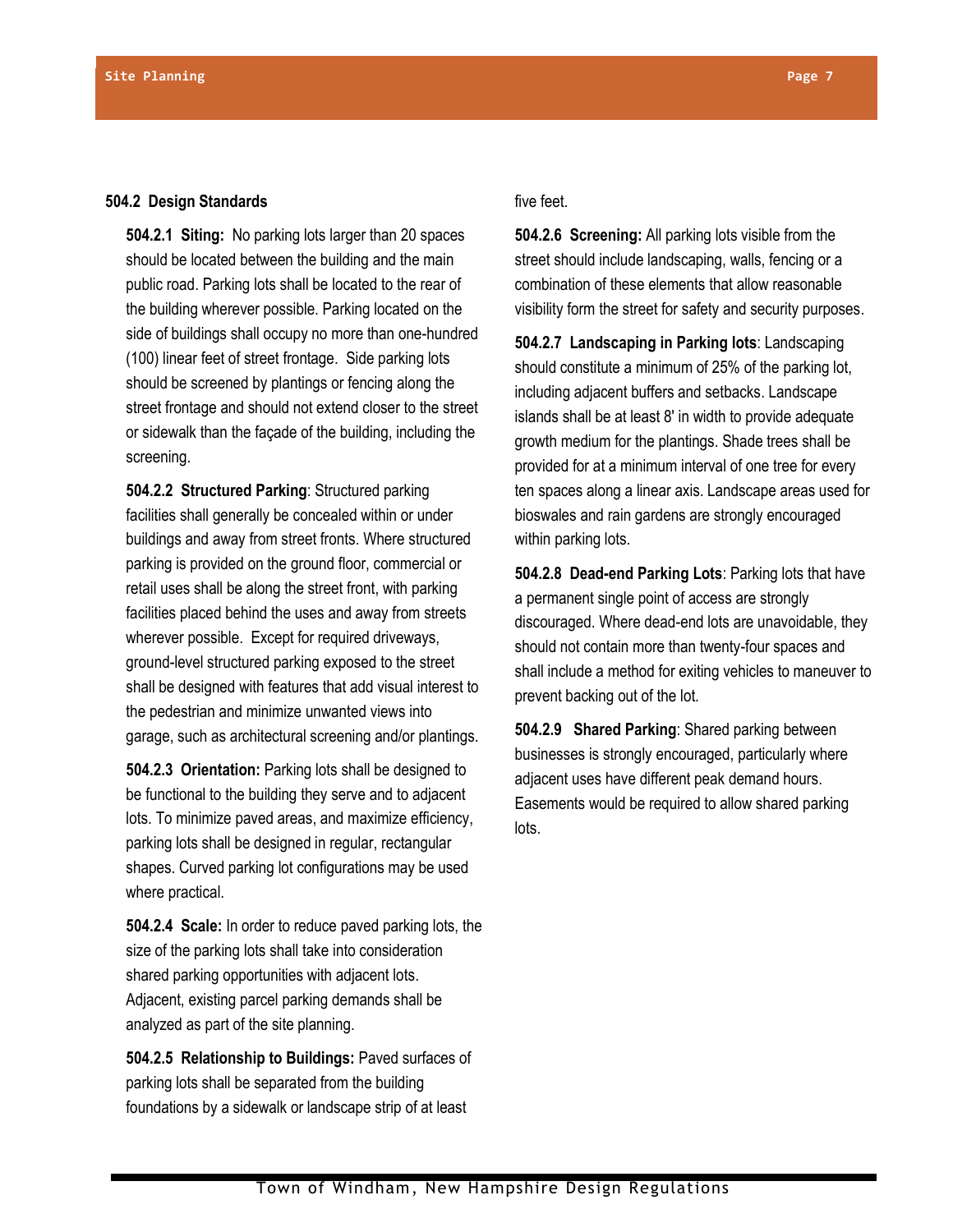**504.2.10 Pedestrian Access:** Safe pedestrian access shall be provided from parking lots to buildings. This shall include clearly marked and paved walkways, signage, and lighting. Crosswalks shall be clearly visible by the use of pavement markings or the change of pavement material, texture or color. Placement of plantings, signage and other elements shall not impede pedestrian visibility.



*Pedestrian walkways in parking lots*

**504.2.11 Curbing:** granite curb should be used in all parking islands and edges where curbing is required. Curbing is not required where bioswales are used to accept drainage within parking lots.

**504.2.12 Pervious Paving:** The use of pervious and porous paving is encouraged, where applicable.

**504.2.13 Snow Storage**: Adequate snow storage shall be accommodated within each parking lot and/or be required to be properly removed. Snow storage shall not interfere with visibility and should take care not to have damaging effects on landscaping. Runoff from stored sand or salt shall be controlled.

# **505 Pedestrian Areas**

# **505.1 Objectives**

Pedestrian-friendly outdoor spaces should be designed to enhance the streetscape and encourage pedestrian activity throughout the Districts. Developments should incorporate appropriate pedestrian spaces for a variety of uses, including sitting, dining, respite and displays of public art. Pedestrian space also includes walkways and entranceways into buildings.

# **505.2 Design Standards**

**505.2.1 Location:** Outdoor areas should be located in highly visible areas of the site and sized to fit anticipated uses. The spaces should complement the overall site plan and take into consideration existing adjacent pedestrian spaces

**505.2.2 Materials**: Outdoor spaces should be constructed of high quality paving and building materials to ensure longevity and ease of maintenance. Materials should complement the materials used on the adjacent buildings.

**505.2.3 Building entrances**: Primary entrances to building shall be designed to link directly to public sidewalks and other walkways. Entrance walkways should be emphasized through the use of decorative paving, planting, lighting and other elements. Weather protection shall be considered at least six (6) feet in depth from the façade of the building at entrances. In the VCD and MSOD, or where the entrance is on a public or common sidewalk, weather protection shall be addressed for all non-residential buildings.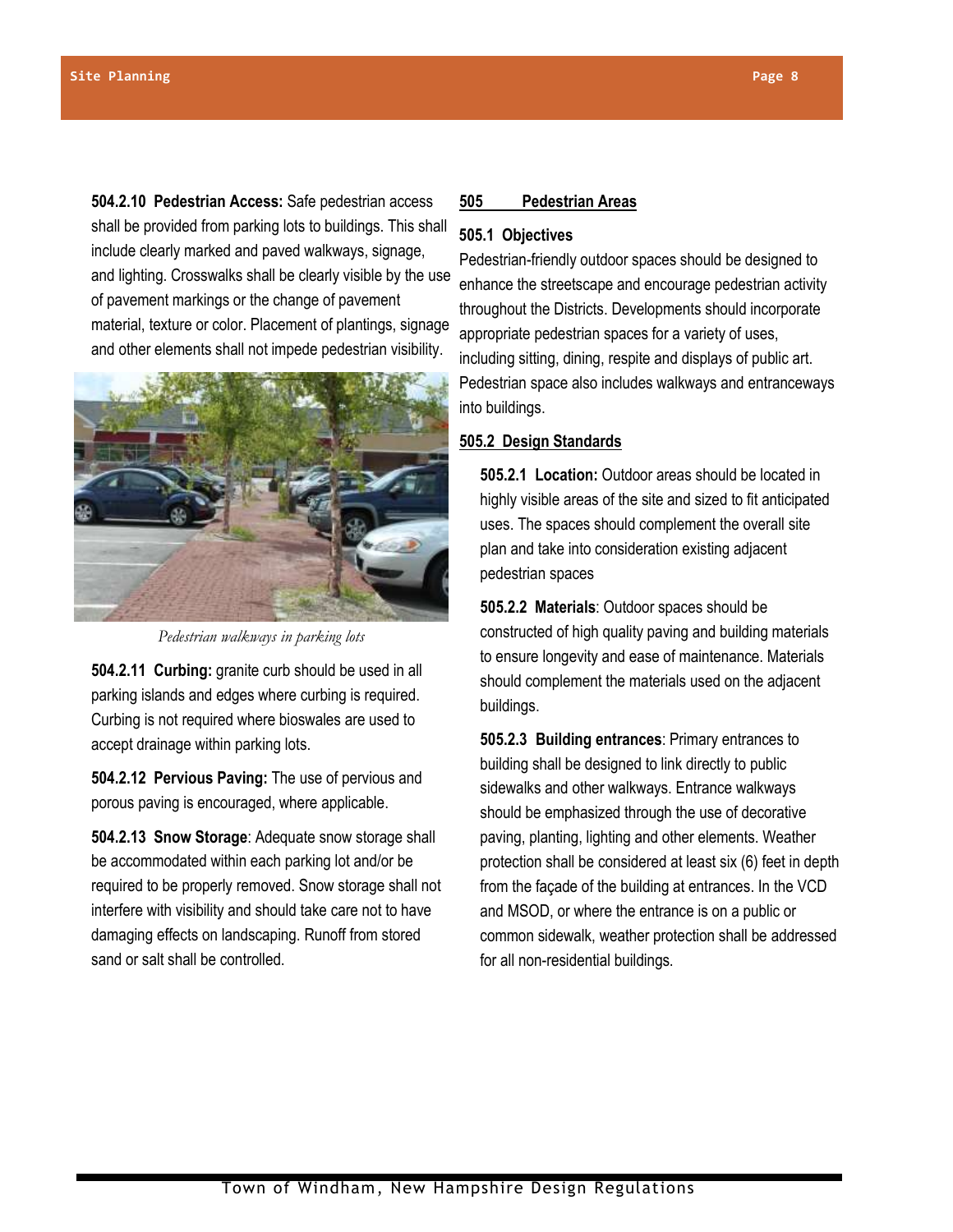**505.2.4 Outdoor Dining Areas**: Outdoor dining encourages pedestrian activity and provides for a vibrant streetscape environment. Where eating establishments provide outdoor dining areas, dining patios and courtyards should be placed as to be visible from the street or pedestrian areas. Enlarged sidewalks may be used for the use of outdoor dining. Dining is considered to include eating and/or drinking.





**505.2.5 Walkways**: Pedestrian walkways within the site shall be provided to connect pedestrians to public sidewalks and parking lots, as well as to adjacent existing developments within the District. Pedestrian connections to future developments shall be part of the site planning. Walkways shall be clearly visible to motorists and bicyclists and provide the pedestrian with a full view of on-coming traffic at crossings. Except at road crossings, walkways shall be separated from parking lots and travel lanes by raised curbing. The minimum width shall be five feet, excluding bumper overhang in parking lots.



*Pedestrian walkways within development areas*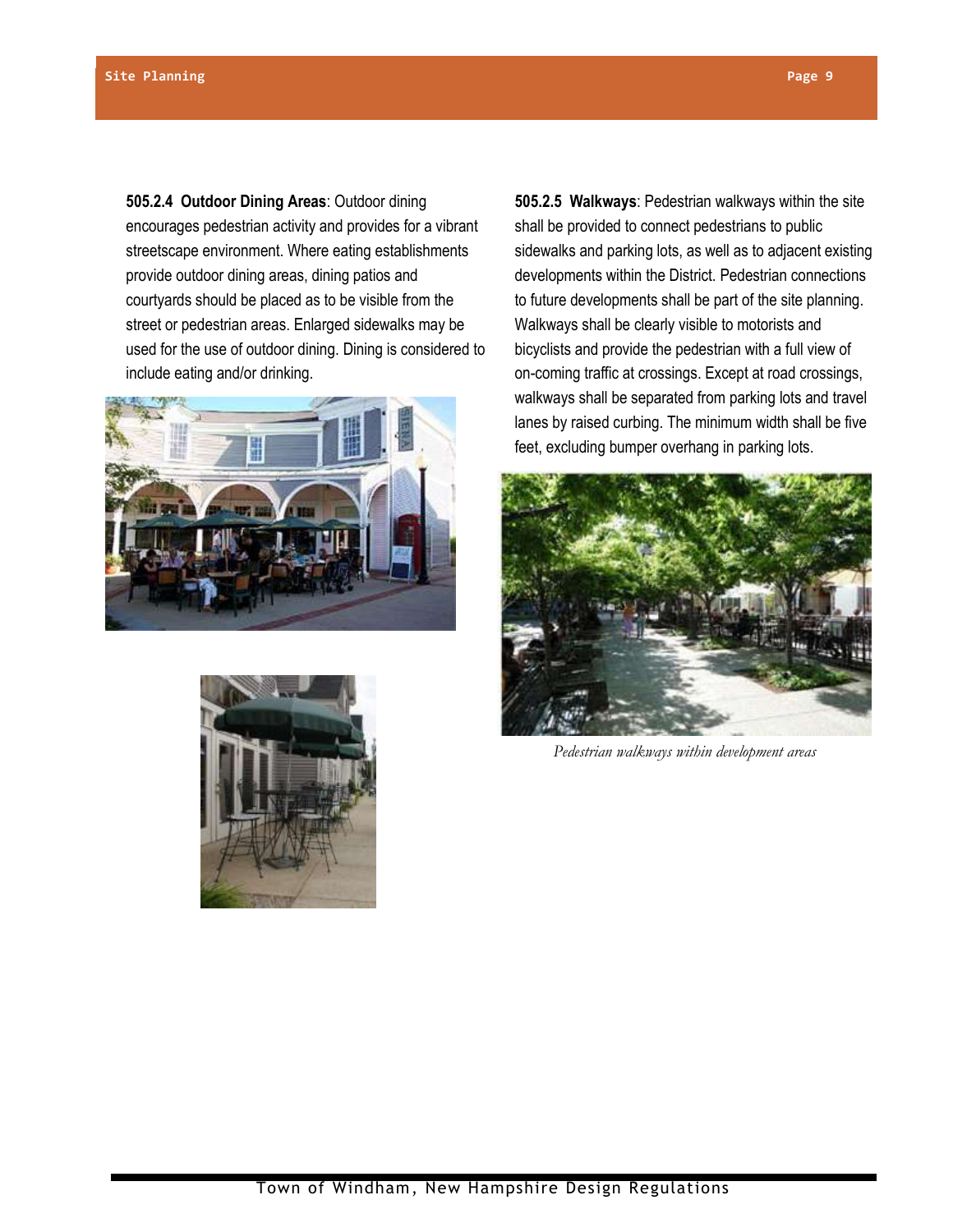#### **506 Stormwater Management**

# **506.1 Objectives**

Site plans shall include a stormwater management plan that will comply with Town requirement and NHDES regulations. Given the environmentally sensitive areas that include Cobbetts Pond and Canobie Lake, particular attention will be paid to the treatment of stormwater runoff. Low impact design practices are encouraged.

Acknowledging that not all low impact development practices will be effective on all sites, the intent of these regulations is to achieve what is possible to improve stormwater conditions on site and in an integrated manner coordinated with other stormwater management efforts.

# **506.2 Design Standards**

**506.2.1 Location:** Where treatment basins and related facilities are required, they should be located in the least visible location on the site.

**506.2.2 Low Impact Development (LID):** The project should incorporate LID Integrated Management Practices (IMP) Standards and Specifications when possible.

**506.2.3 Rain Gardens:** Rain gardens and similar landscape measures to treat stormwater may be counted as part of landscaped area in parking lots, pedestrian-oriented space, and common public space, provided that they are located and designed to enhance the visual, pedestrian-oriented qualities of the development.

**506.2.4 Green Roofs:** Green roof technology may be incorporated into the building design as a part of stormwater management plan.

**506.2.5 Visual Sensitivity**: Detention ponds, grass swales, bioswales and other features should be sensitively integrated into site design, while

maintaining biofiltration efficiency.

**506.2.6 Location:** Locate biofiltration swales, ponds, or other approved stormwater management systems as part of a landscape feature, such as a screen, natural area or garden. The swale or pond shall be designed so it does not impede pedestrian circulation or shared parking between two or more properties.

**506.2.7 In Parking lots:** Where topography is favorable, locate the biofiltration swale, wet pond, or other approved stormwater management system within the paved parking or service areas. The swale or pond should be landscaped as part of the required internal parking lot landscaping.

**506.2.8 Landscaping:** The incorporation of landscaping into biofiltration swale and cell designs is encouraged. If the biofiltration swale is located near highly visible areas of the site, it shall be designed as an attractive landscaping feature with approved design and plant materials. Plant species shall be used that will tolerate the conditions of the drainage element.

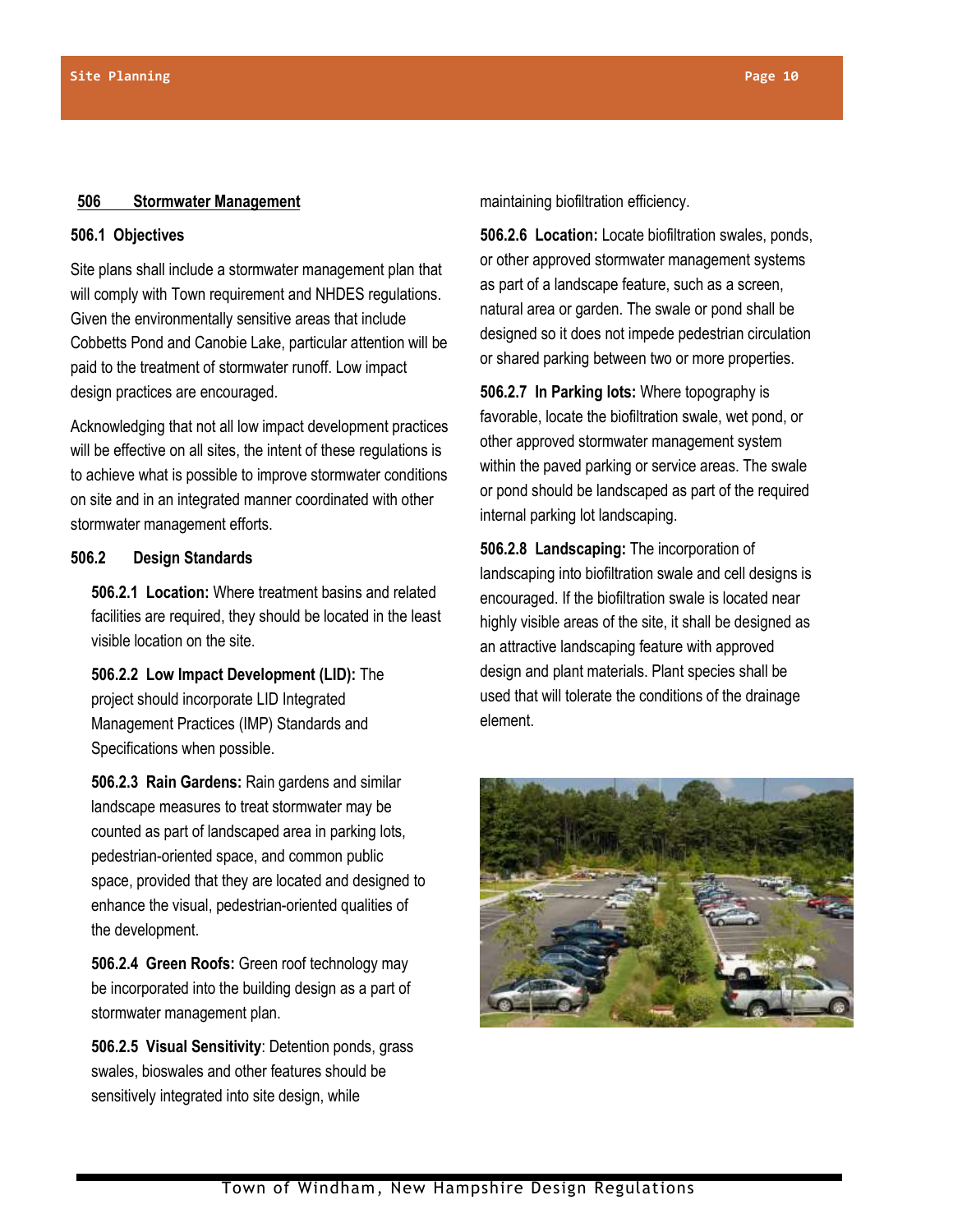



# **SECTION 600: LANDSCAPING**

Landscaping shall be an integral part of all site plan development. Trees shrubs and other plantings, along with landscape features, should be used to provide shade, color, accent to buildings, screening, stormwater management, and pedestrian scale interest. To ensure the longevity and health of the plant materials, the physical characteristics of the site, microclimate of the planting area, and allotted space shall be carefully evaluated by the applicant when making planting selections.

# **601 Objectives**

Planting design shall be used to enhance the aesthetic quality of the development and the surrounding area. Use of appropriate plant material is critical to the sustainability and effectiveness of the landscaping. Street trees are encouraged to reinforce the streetscape where appropriate, and are also an effective traffic calming measure. The use of plantings to reinforce entryways and circulation patterns should be part of the overall site planning.

# **602 Design Standards**

**602.1 Plan Preparation**: Landscape plans shall be prepared by a licensed landscape architect or other qualified professional.

**602.2 Plant Selection and Suitability**: Plant material shall be selected with consideration to zone, ultimate size, health and safety of the users. Invasive species are not acceptable. Disease resistant and drought tolerant varieties shall be used. Native and adaptive species are strongly encouraged. See Appendix A: Suggested Plant List

**602.3 Coordination with utilities**: Planting plans shall be compatible with all proposed and existing underground and overhead utilities to avoid conflicts. All existing and proposed utilities shall be shown on the planting plans.

**602.4 Existing Trees**: Where possible, existing large trees shall be incorporated into the design. Existing trees to be retained shall be protected and adequate space provided for their survival. Existing trees may also be transplanted to more suitable locations on site, if necessary.

**602.5 Landscape elements**: Landscape features such as boulders, stonewalls, seat walls, and other amenities may be used as accents incorporated into the overall design.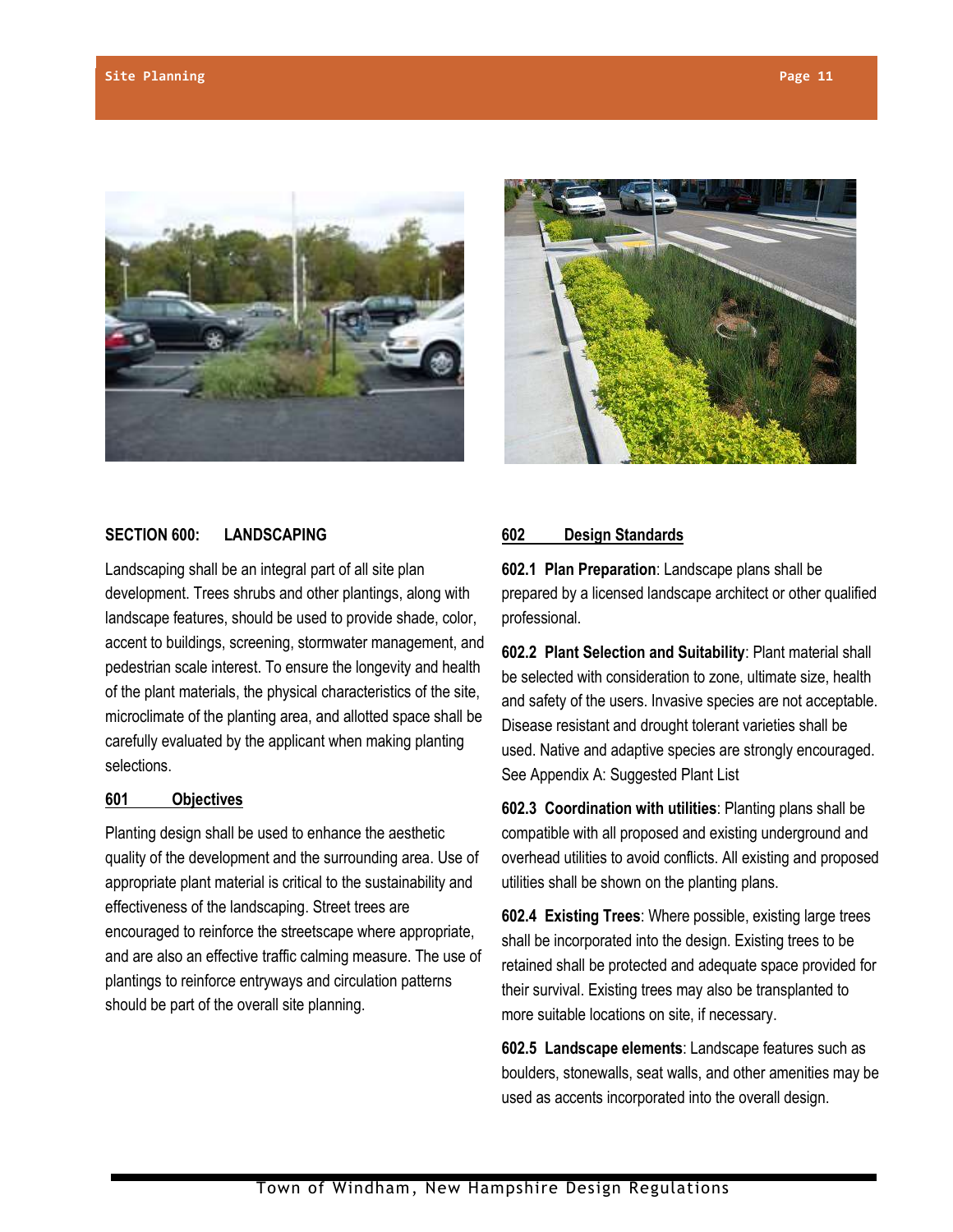Existing historic stonewalls shall be preserved in place, where possible.

**602.6 Groundcover**: Extensive beds of bark mulch shall not be solely used as groundcover. Low growing, hardy and perennial groundcover plants are encouraged in planting beds.



*Landscaping adjacent to parking shall include a mixture of hardy shrubs and trees and perennials and annuals. Minimal mulch shall be used.*

**602.7 Pedestrian safety**: Plant material placement shall consider the visibility of pedestrians from vehicles, as well as the pedestrian's ability to see vehicles at crossings.

**602.8 Seasonal interest:** Plants shall offer a variety of seasonal interest including flowers, foliage, and fall color and winter interest.

# **SECTION 700: ARCHITECTURAL DESIGN STANDARDS**

The following standards establish criteria for new and renovated buildings in Windham's Village Center District, Gateway Commercial District, Neighborhood Business District, Market Square Overlay District, and the Professional, Business and Technology District. The intent of these standards is to promote a sense of place through architectural form, quality and continuity, while allowing for a diversity of architectural styles.

These standards favor buildings that are traditional in design in a broad sense. The intent behind these standards is to reinforce the existing character and historic nature of Windham's New England-style architectural tradition. However, modern buildings that are sensitive to that character may also be permitted. The focus is to promote architecture with a strong sense of human scale, fine detailing, made of quality materials, oriented to pedestrians and designed with the site context and adjacent development in mind.

# **701 Objectives**

The objective of these design standards is to promote the development of architecture that defines a place and offers an attractive, pleasant experience for all users.

Development within the Village Center District (VCD) is intended to include a vibrant blending of mixed uses for the enjoyment of residents of Windham, the general public, and residents within the District. The building design objectives include promoting a higher density of smaller scale uses, within a dynamic enjoyable village-style environment. The buildings should reflect a character and tone that is compatible with Windham's historic identity found in the Historic District within the Town center and in the many historic structures throughout the Town. These design standards will help advance the opportunities inherent in a mixed-use, pedestrian-scale VCD to promote sustainable economic performance, and at the same time, quality architecture and site planning.

The Gateway Commercial District is often the point of entry for many to Windham and therefore, the development within that District should be representative of the physical character and development vision of Windham. Architecture within this District shall complement traditional New England style architectural elements, materials and overall proportions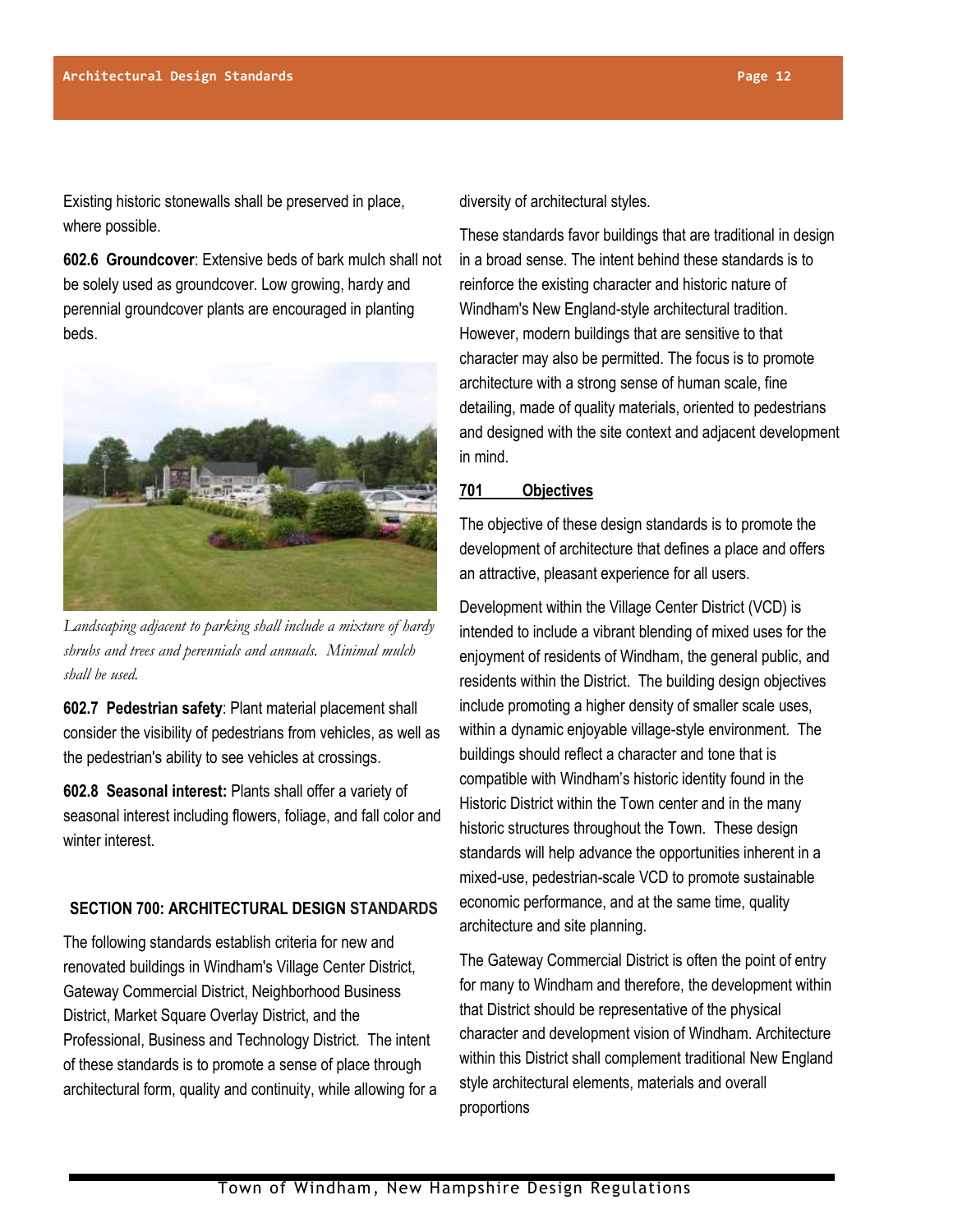Properties located within the Neighborhood Business Districts shall take architectural cues from the surrounding residential neighborhoods. New construction in these areas must take into account the scale, use and character of the adjacent and surrounding structures.

Architectural styles other than 'Historic New England' within the Professional, Business and Technology District & Market Square Overlay District may be considered, provided that the context, surrounding neighborhood character and the General Design Standards in this section are incorporated.

The general architectural objectives for the properties within the Village Center District, Gateway District, Market Square Overlay District, Professional, Business and Technology District and the Neighborhood Business Districts include:

- Architectural design that thoughtfully considers scale, form, site placement, context, massing, materials and details.
- Buildings that are designed for human scale and offer attractive, comfortable and enjoyable experience at the pedestrian level.
- Construction that is permanent and functional and that uses high quality, durable materials.
- Context sensitive design that acknowledges the site, as well as the streetscape, and surrounding development.
- Energy efficient design that uses best practices for energy conservation. Energy Efficiency and Environmental Conservation LEED (Leadership in Energy and Environmental Design) standards, or an equivalent standard, are strongly encouraged to be incorporated into the building design.
- Older and historic structures and archeological elements are encouraged to be preserved and redeveloped in a manner that maintains their architectural integrity and reflect their historic heritage.









*Windham examples of historic New England architecture styles*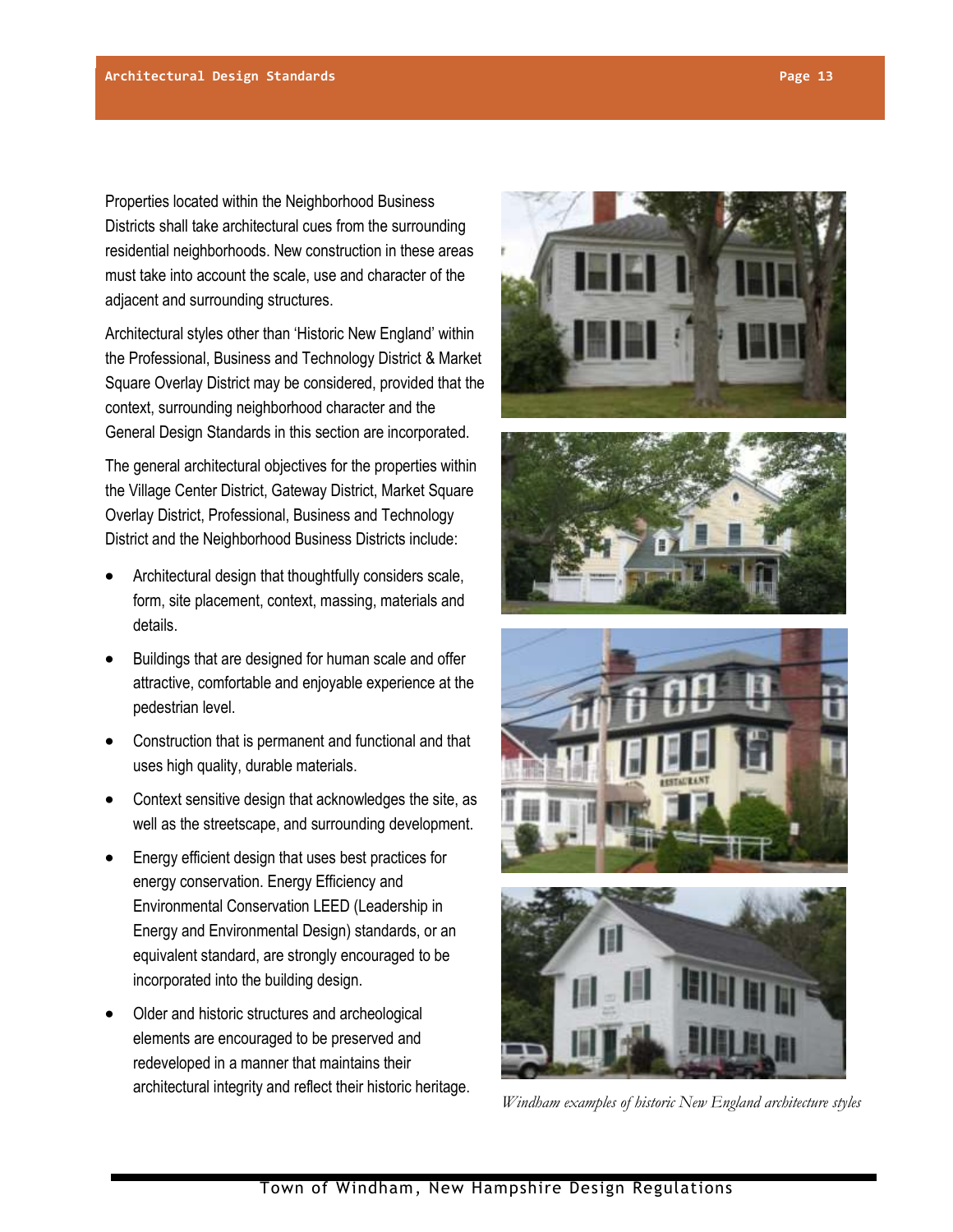#### **702 Design Standards**

**702.1** Any structure subject to site plan review and approval shall be designed by a licensed architect.

**702.2** Overly elaborate designs are discouraged. However, ornamentation that contributes to the character of the building is encouraged. Ornamentation shall be consistent with that used in the neighborhood of buildings to reinforce the fabric and richness of the community.

**702.3** Corporate architecture is not allowed. Architecture that acts as signs (such as some fast food franchises) that uses architecture to define its corporate identity will not be permissible.



*Examples of corporate franchises utilizing traditional architecture in a commercial district.*

# **703 Scale and Massing**

**703.1** The scale of proposed buildings should take into consideration the scale and proportion of adjacent architecture.

**703.2** Less public uses, such as accessory structures, shall be shielded from view in the rear of the site. This will allow for utilitarian style construction to be hidden behind the more attractive human scale architecture that is along the streetscape.

**703.3** Building mass near the front of the site shall include design features that give it a pedestrian scale.

**703.4** Long blank, uninterrupted walls and large expanse of windows are to be avoided at the front of the building. If they cannot be avoided, design accents such as pilasters, plantings or other façade articulations shall be employed to help to reduce the overall scale appearance.







*Images above are examples of new construction using New England style architectural design.*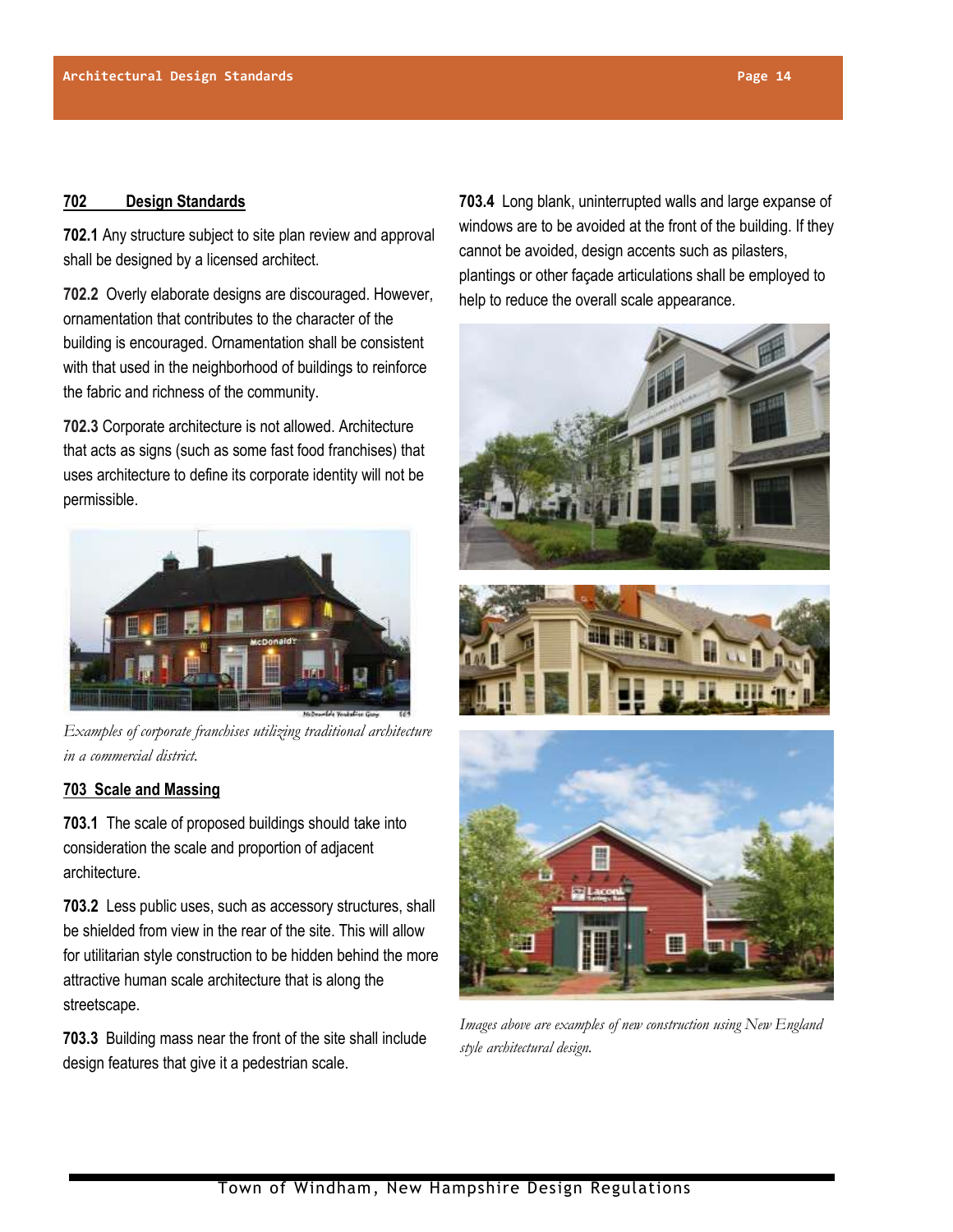





*Photos above are examples of new contemporary commercial and office building architecture.*

**703.5** Larger scale design features, such as garage doors or long horizontal windows, should be located in the rear of the facility and out of sight from the street.

**703.6** Different massing and detail at the entry to the

building should be employed to help to further define and highlight the entrance.

**703.7** The incorporation of covered porches, canopies, and similar recessed front entry areas are encouraged to help create a more pedestrian scale in the front of the building. These also help to draw attention to the point of entry and provide shelter from inclement weather.

**703.8** The size, scale, motif, and use of materials for the front façade should be consistent in order to ensure continuity.

# **704 Building Height and Roof Design**

**704.1** The tallest façade of the building should face the street, stepping down in back if necessary.

**704.2** The size and pitch of the roof of the building shall be in keeping with the scale of the structure itself.

**704.3** Roofs and parapets shall demonstrate a commonsense recognition of the climate by utilizing appropriate pitch, drainage, and materials.

**704.4** Flat roofs on single story buildings are discouraged. Where flat roofs are used, building size, height and roof detailing should be appropriate to the building scale.

**704.5** Air handling units, condensers, satellite dishes and other equipment placed on the roof shall not be visible from the street and shall be screened by building elements. See also Section 711 Mechanical Equipment

**704.6** Skylights and roof vents are permitted only on the roof plane opposite the primary street or when shielded from the street view by the building's parapet wall.

**704.7** Green roof technologies are encouraged. Vegetative cover should be considered for flat roofs and solar panels and other solar roofing technologies should be considered.

**704.8** False roof fronts, built-out roof frames and similar applied designs are discouraged.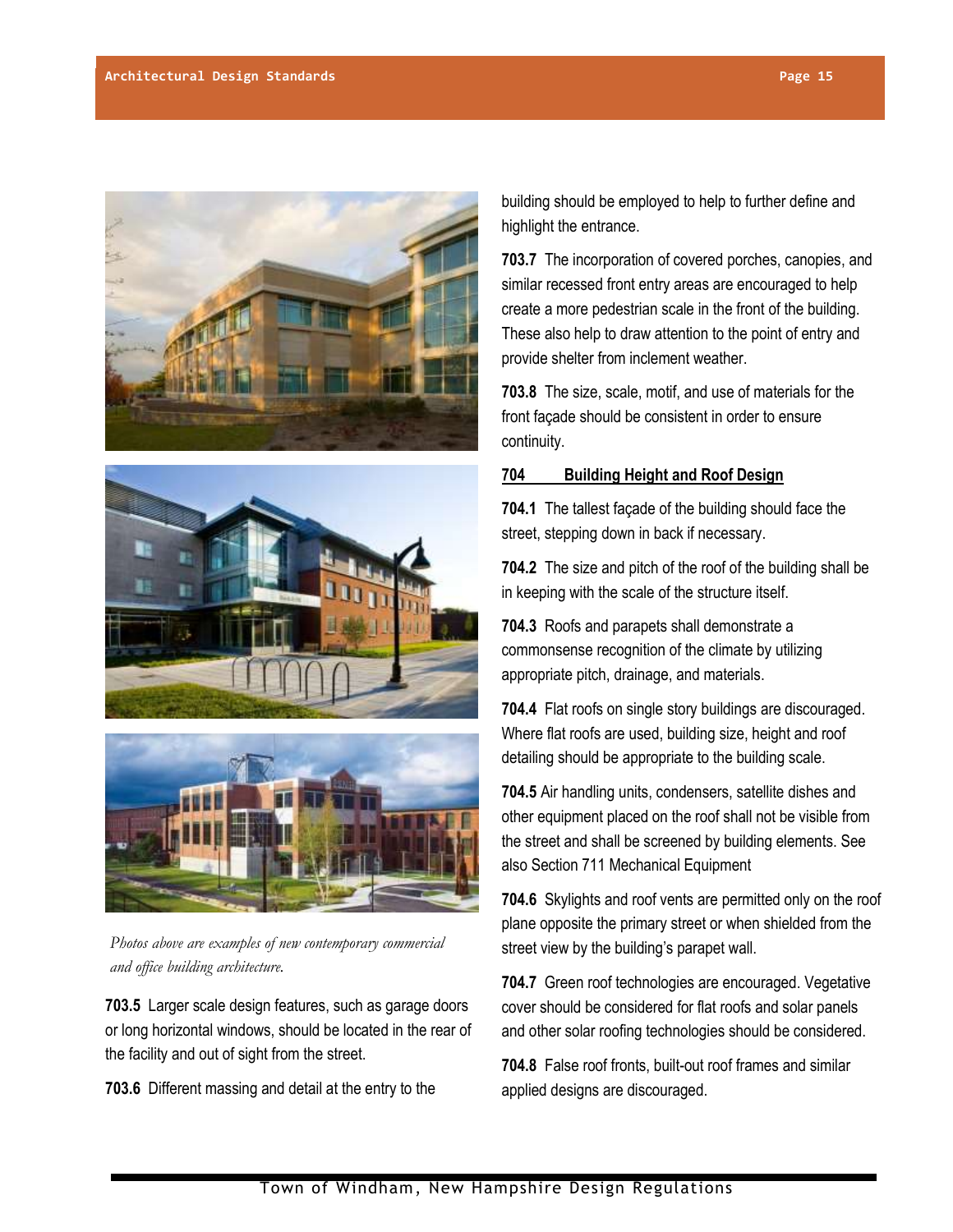**704.9** Sloped roof structures are encouraged to maintain a pitch between 6:12 minimum and 12:12 maximum slope on all primary roof areas. (Not including dormers, entry canopies or similar elements.).Buildings with sloped roofs shall provide roof overhangs between six (6) and eighteen (18) inches deep.



Typical sloped roof pitch proportions

**704.10** Changes in roof design and fluctuations in the roof line are encouraged to highlight important areas of the building, such as the entry, and break up longer expanses roof area.

**704.11** Buildings without visible roof surfaces, or flat roofs and overhanging eaves, shall have a cornice projecting horizontally between six (6) and twelve (12) inches beyond the building walls. For buildings three stories or taller, the cornice projection shall increase an additional six (6) and twelve (12) inches per story.

**704.12** The roof of a structure shall be designed so as to divert the fall of rain and snow away from pedestrian areas, such as walkways and doors. The use of canopies, awnings or similar protective designs is also encouraged at entry locations.

*Examples of cornice design on flat roof structures*





**704.13** Preferred material for pitched roofs include composite asphalt shingles and standing seam, non-glare metal roofing. Solar shingles should also be considered. Roofing materials and colors should also complement the building materials.

#### **705 Proportion and Façade Articulation**

**705.1** The proportion of structural elements, such as posts or columns, should be appropriate to the weight they appear to be carrying.

**705.2** Articulations of the façade are encouraged to create a visually interesting design by eliminating long expanses of flat walls, by casting shadows and by adding pedestrian scale detail at the street level. Articulation elements should repeat at 50 foot, or less, intervals along the façade.

**705.3** Methods of articulation include; window patterns, weather protection, (awnings or overhangs), columns or piers, planters, art pieces, change in modulation and materials.

**705.4** More detail shall be used at the street level to maintain human scale and interest. In a building of two or more stories, the upper floors may have decreasing levels of detail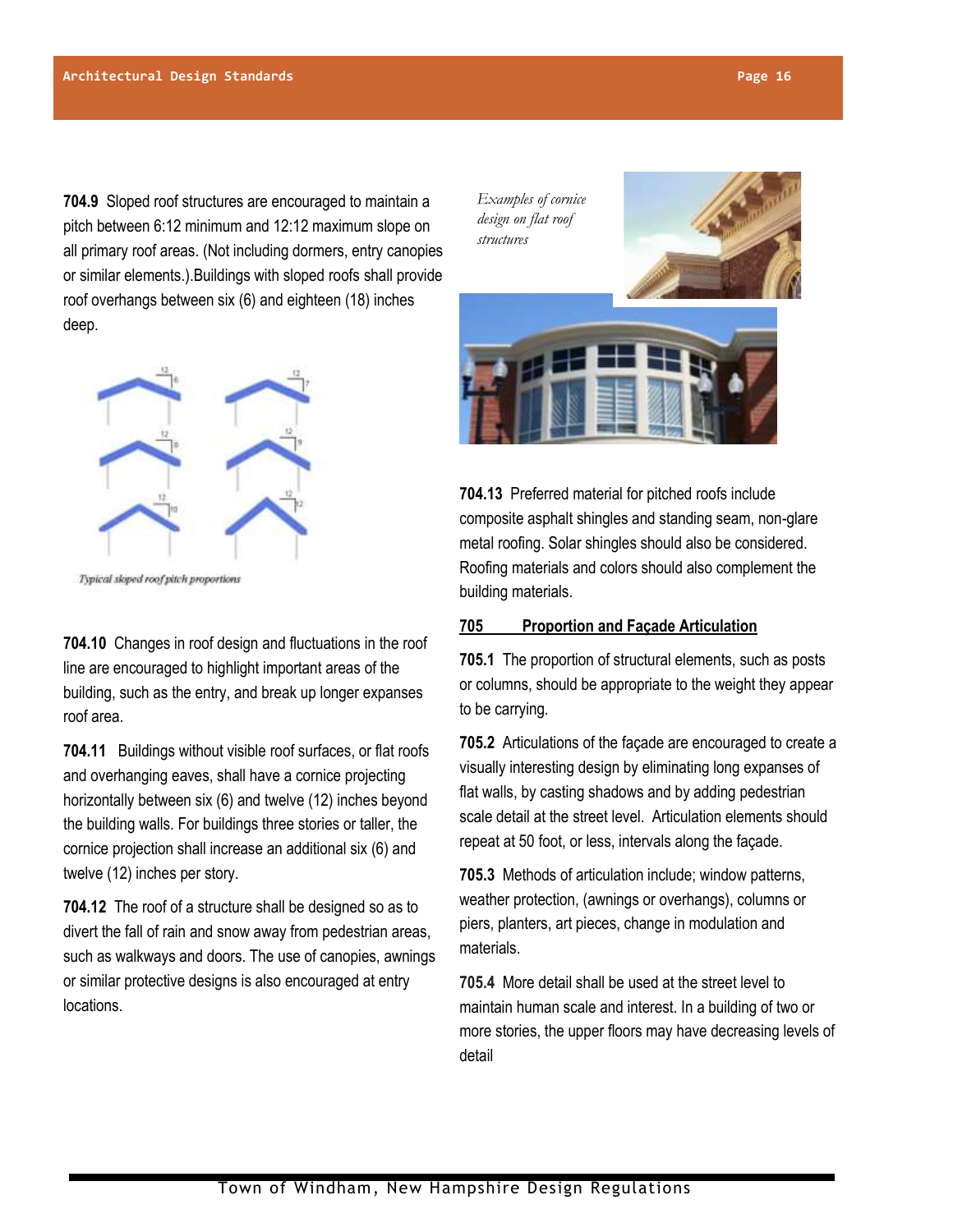**705.5** The maximum uninterrupted façade shall be 120 feet in length. Buildings that have a façade of more than 120 feet along the street front shall be divided into modules separated by recessed or extruded sections that are a minimum 30 feet wide. These sections should be of an adequate depth, measured from the face of the façade, to provide visual relief to address the mass of the building.



**705.6** In non-pedestrian areas, such as the side or rear of the building, a decrease in architectural detail may be allowed.

**705.7** The use of porches, colonnades, canopies or awnings are encouraged and should be in proportion to the massing of the building.

# **706 Materials and Texture**

Building walls should reflect and complement the traditional materials and techniques of Windham's architecture. They should express the construction techniques and structural constraints of traditional, long-lasting building materials. Simple configurations and solid craftsmanship are favored over complexity and ostentation in building form and the

articulation of details. All building materials to be used should express their specific properties. For example, heavier more permanent materials (masonry) support lighter materials (wood).

**706.1** Smaller scale, natural materials are encouraged, particularly on the front façade and near pedestrian areas. Manufactured materials that simulate natural materials may be used upon approval of a sample of the material by the Planning Board.

**706.2** Building materials should be context sensitive and should reflect a consistency to be found within the community.

**706.3** Concrete masonry units, when used in the primary façade, shall incorporate a combination of textures and/or colors to add visual interest. For example, combining architectural split face or rock-façade units with smooth blocks can create distinctive patterns. Standard, gray concrete masonry units shall not be used on the façade facing a public right-of-way or public space. Concrete masonry units use on the side of fire walls/zero lot line walls, when visible from a public street, pedestrian plaza, or parking lot, should include changes in textures and shapes, colors, and/or other masonry materials to add visual interest.

**706.4** Stucco and similar troweled finishes, including exterior insulation and finish system or "EIFS", shall be trimmed in wood, masonry, or other material and shall be sheltered from extreme weather by roof overhangs or other methods. Horizontal surfaces exposed to the weather should be avoided. Stucco, EIFS, and similar surfaces shall not extend below two feet above the ground plane. Concrete, masonry, or other durable material shall be used below the two-feetabove-grade line to provide a durable surface.

**706.5** Use only exterior-grade wood products; Plywood sheathing, "T-111," and other low quality sheet wood products shall not be used for exterior cladding. Architectural-grade panels, such as "Hardie Plank," for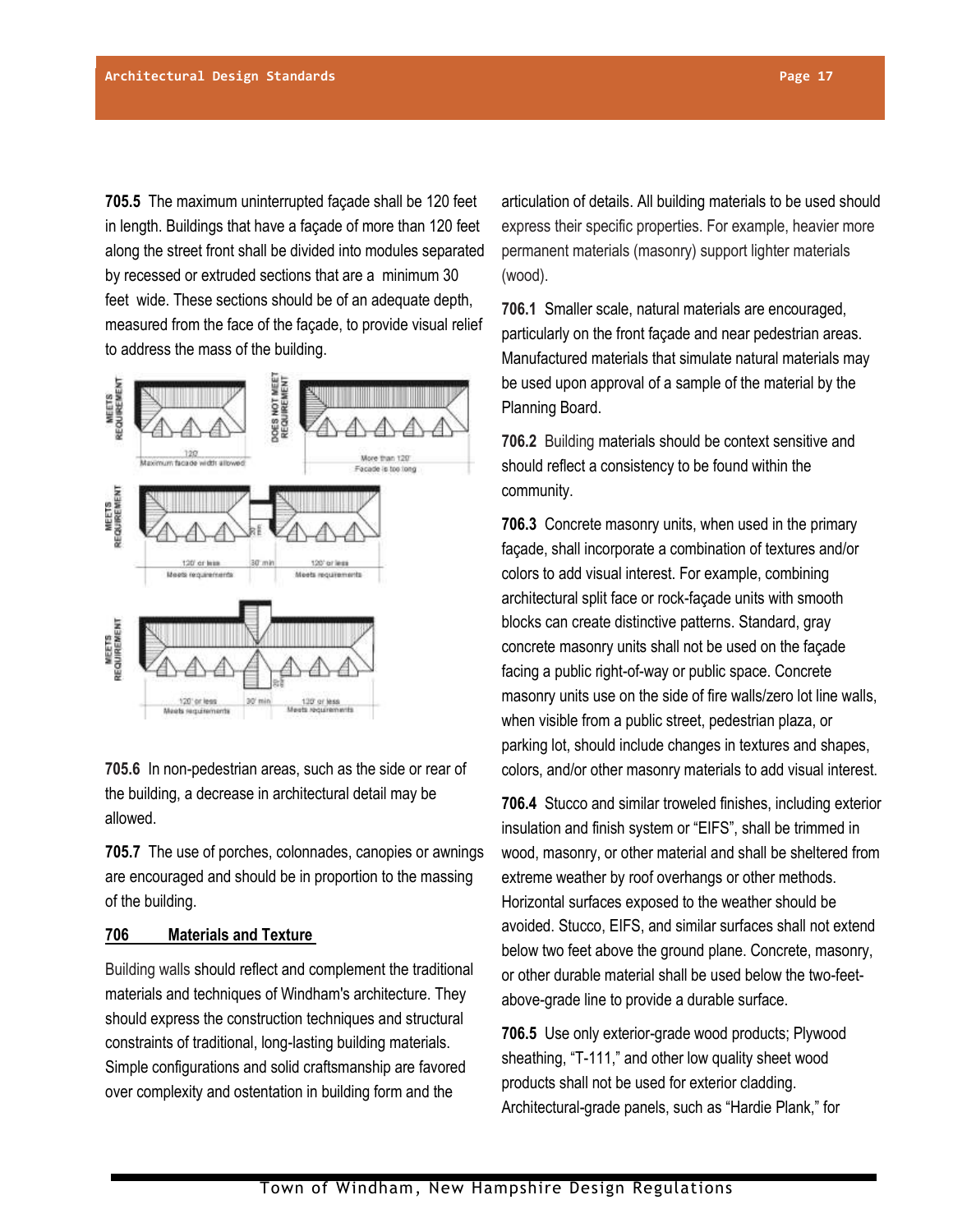example, specifically fabricated and detailed for exterior cladding are generally acceptable. Wood and exposed wood edges are to be finished with exterior-grade sealer, stain, or paint, to prevent weathering and deterioration.

# **707 Exterior Colors**

The intent of the following regulations is to encourage a wide range of harmonious building colors that complement Windham's natural landscape and the envisioned architectural character of each District. The predominance of earth tones and historical colors, as base colors for building shells, is to increase continuity within a range of building types and styles.

**707.1** Colors used on buildings should be traditional, historic colors commonly found in New England towns. Colors for exterior materials should reflect the period of the style of architecture.

**707.2** The use of multiple colors on the exterior of the building is encouraged with one of the colors to be used as the principle theme. The main color theme should be of a natural, muted shade. Brighter, more vibrant colors may generally be reserved for accents and highlights only.

**707.3** Acceptable Colors: Colors used should complement and emphasize overall design. Colors that are disharmonious with other colors used on the building or found on adjacent structures should be avoided. The use of multiple colors is encouraged, with the principal color being an earth tone. The predominance of earth tones with brighter or more vibrant complementary color is to ensure the continuity within a range of building types and styles. The color range should relate to the natural materials found on the building such as brick, terra cotta, stone or wood. Contrasting colors which accent architectural details and building entrances are encouraged

**707.3.1** Basic Building Shell Colors shall be selected as an integrated effort incorporated into the design by the

licensed architect. The overall design and colors shall be presented by the architect, including discussion and explanation of the design and colors. The selection of colors shall demonstrate appropriate design methods which enhance the quality and character of the building, the site, and the facility's function and use, and the underlying Zoning District's intended scale.

**707.3.2** Trim and Secondary Colors shall be selected, presented, and reviewed in the same method as Section 707.3.1

**707.3.3** Accent Colors shall be selected, presented, and reviewed in the same method as Section 707.3.1

**707.4** Roof colors should complement the base color of the building.

#### **708 Windows and Doors**

**708.1** Windows should be divided by mullions into multiple, vertical panes or the appearance of multiple panes of glass, when appropriate to the architectural style.

**708.2** Windows should have trim appropriately sized for the architectural style, but at least four inches in width, that is a contrasting color to the base color of the building. Alternatively, windows without trim shall project or be recessed from the façade at least two inches.

**708.3** Window sections/divisions should be vertical or square in orientation, unless used as an accent detail.

**708.4** Shutters, if used, should be sized to fit the window or door openings.

**708.5** Doors may also incorporate transom windows and sidelights.

#### **709 Principal Building Entrances**

Principal building entrances shall be clearly visible from their main access areas and create a safe and inviting space. The architectural design shall incorporate the following features: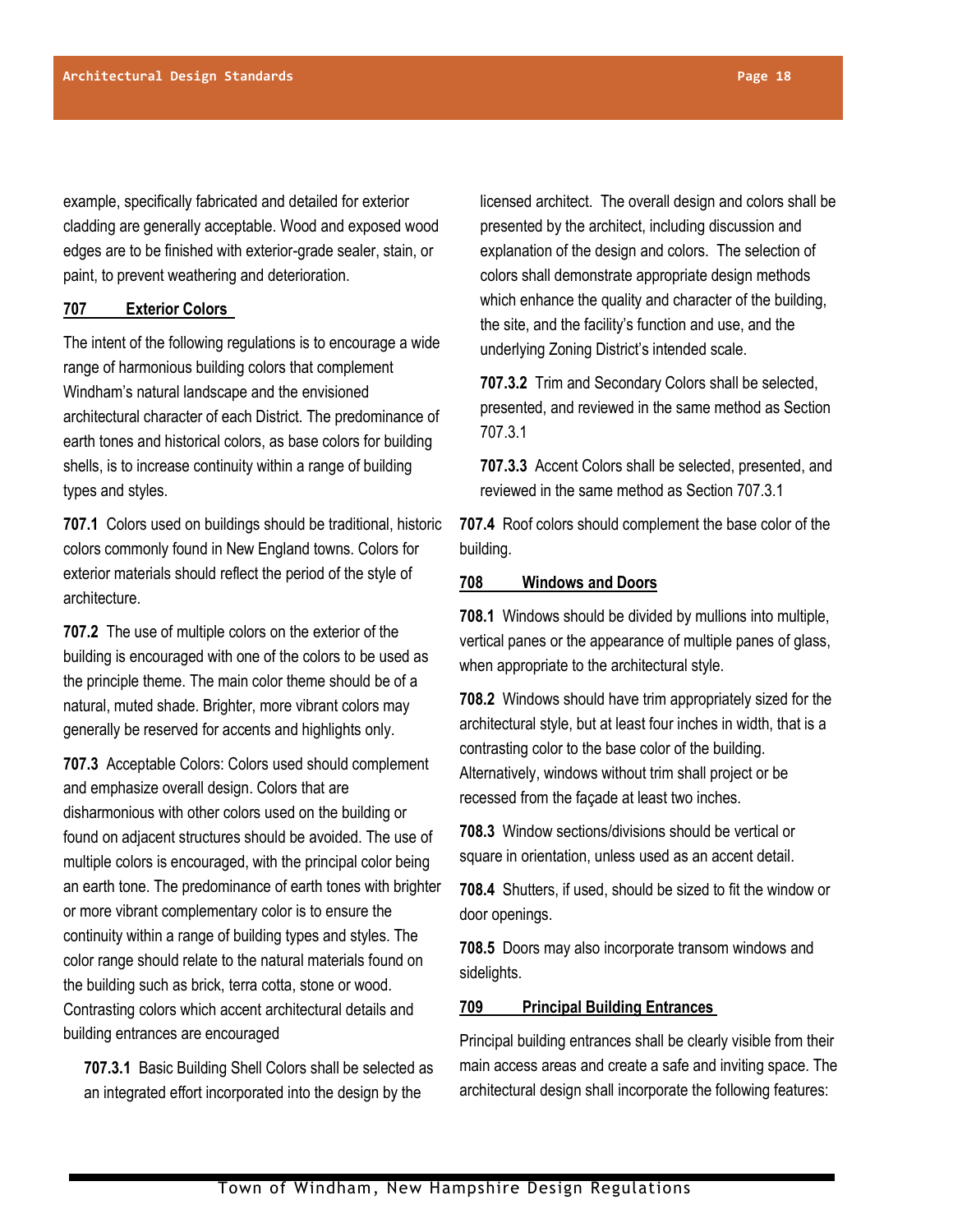**709.1** Pedestrian covering of at least 6 feet wide, where feasible, this may include a recessed entryway.

**709.2** Lighting to meet safe pedestrian foot-candle requirements

**709.3** Building or business name

**709.4** Glass doors or adjacent glazing so pedestrians can clearly see others entering or exiting from the other side. Use of sidelights are also acceptable.

**709.5** Special paving materials, including colored and/or stamped concrete and stone, brick or concrete pavers at the entryway.

**709.6** Landscaping and/or planters.

#### **710 Lighting**

**710.1** Materials and equipment chosen for lighting fixtures shall be durable, energy efficient and weather well. Appropriate lighting is desirable for nighttime visibility, crime deterrence, and decoration. However, lighting that is too bright or intense creates glare, hinders night vision, and creates light pollution will not be acceptable.

**710.2** Fixture and pole style should reflect the style of architecture of the development and coordinate with adjacent existing lighting.

**710.3** In order to minimize light pollution, lights shall be "Dark-Sky Friendly" incorporating shields, cutoffs or designed to direct light downward to the immediate area being lighted. An exception to the "Dark-Sky Friendly" lighting is that up-lit floodlighting may be used to illuminate building walls, and site features only

**710.4** Lights on poles shall be located a minimum of twelve (12) feet above grade with a maximum spacing in order to provide adequate foot-candle standards

**710.5** Site lighting shall be of a design and height so as to illuminate only the necessary area of the property.

**710.6** No flashing, traveling, animated, or intermittent lighting shall be visible from the street on the exterior of any building, whether such lighting is of temporary or long-term duration.

# **711 Mechanical Equipment**

**711.1** Air compressors, mechanical pumps, exterior water heaters, water softeners, utility and telephone company transformers, meters or boxes, garbage cans, dumpsters, storage tanks, and the like shall not be stored or located within any area considered a front yard or street frontage.

**711.2** All such equipment shall be screened by use of fencing and/or landscaping.

**711.3** Roof-mounted mechanical equipment shall be located so as not to be visible from the street, public space, parking lots, or from the ground level of adjacent properties. Screening features shall utilize similar building materials and forms to blend with the architectural character of the building.

**711.4** Locate and screen utility meters, electrical conduit, and other service and utilities apparatus so as not to be visible from adjoining and nearby streets and minimize visual impacts from private internal streets, public spaces, and pedestrian walkways

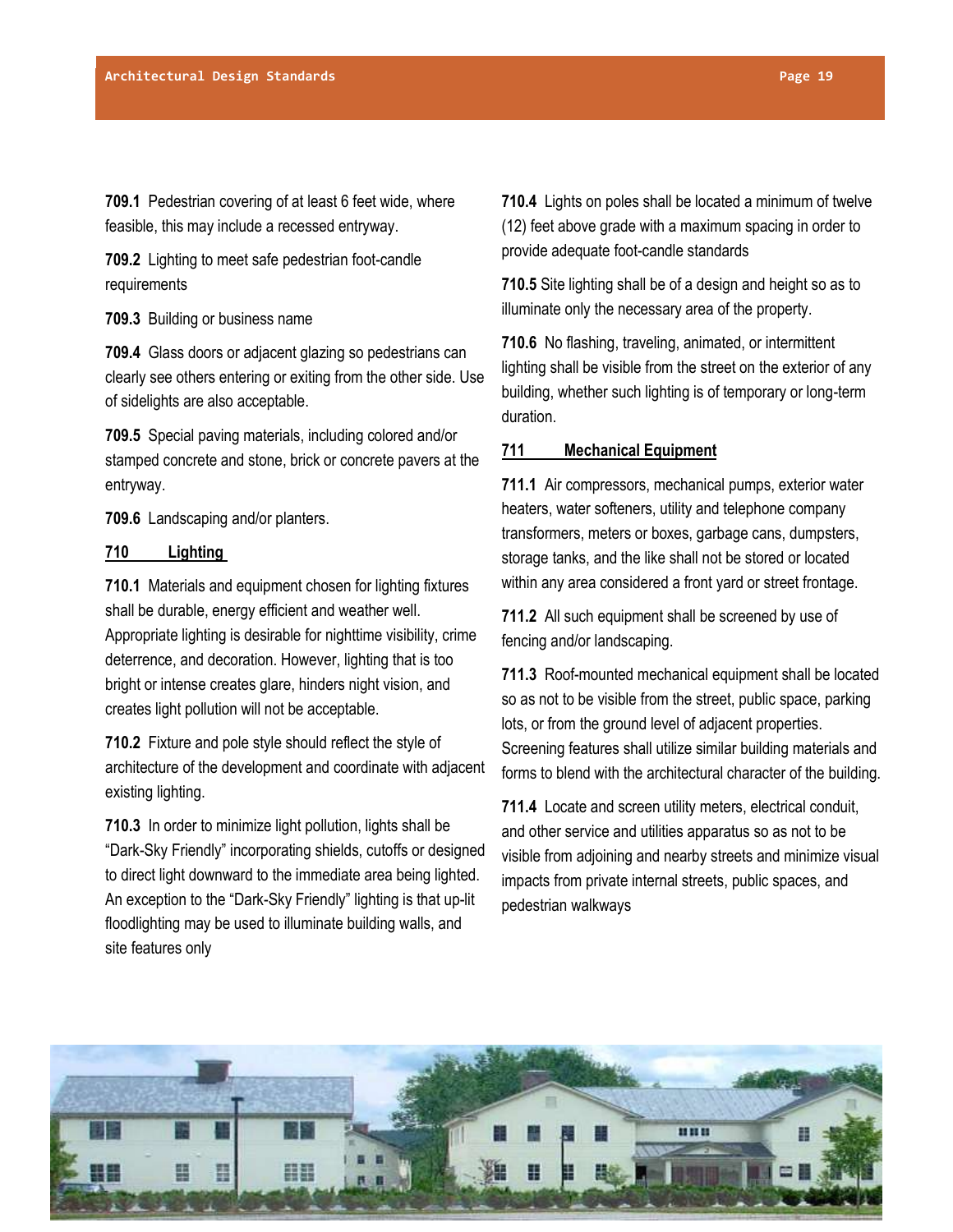# **712 Market Square Overlay District Signage**

**712.1** A comprehensive signage package must be submitted detailing the proposed locations, materials, background color, size and theme for all signage.

**712.2** Wall Signs may be up to a total of 60 sqft per tenant. A wall sign, a maximum of 40 sqft, may be located at the primary entrance to the tenant space and a wall sign, a maximum of 20 sqft, may be located at a secondary entrance or at another wall location.

**712.3** Landmark Signage (freestanding sign) will be allowed to be located fronting I-93 with a sign that can be a maximum 168sqft in size and 20' high, measured to the top of the sign . An additional landmark sign will be allowed at the main entrance to the development and can be 15' high, measured to the top of the sign, and 60sqft in size.

**712.4** Directional Signs will be allowed within the development. The location of the signs need to be indicated on the site plan for Planning Board review and approval. Business logos and names will be allowed to be included. Individual signs can be no larger than 3sqft in size.

**712.5** The provisions of Zoning Ordinance Sections 706.3.2, 706.5, and 706.7 of the Sign Ordinance apply to the Market Square Overlay District

# **713 Village Center and Market Square Residential Design Regulations**

**713.1**. Multi use projects and structures are integral to the vitality and functionality of the Village Center and Market Square Districts (the Districts) as they promote walkability and a reduction of vehicle trips. In addition, housing can act as a good transitional use from the outside edges to the commercial and mixed-use heart of the center of the Districts.

**713.2**. Housing in these districts is encouraged to include unique architectural features which add to the structural diversity and visual appeal of the districts and that are complementary to the abutting buildings, uses and properties

**713.2.1** All housing in the Districts shall incorporate sloped roofs with changes in the roof line to minimize bulk.

**713.2.2** For the building exteriors, the incorporation of a variety of materials is encouraged.

**713.2.3** If a proposal is for a large structure (4+ units), the break-up, or the appearance of breaking up, the larger structure into smaller units or substructures should be considered to minimize bulk.

**713.2.4** Front entrances; both individual and multiunit, shall be clearly delineated through the use of architectural features and pedestrian access ways.

**713.2.5** All windows in the Districts should have double hung "six over six", or similar, style window panes.

**713.3** Site details such as fencing and retaining walls visible from the street and abutting properties shall be visibly appealing. Stone or stone like facades are encouraged, as are high grade fencing materials. Chainlink fencing and landscaping blocks are strongly discouraged.

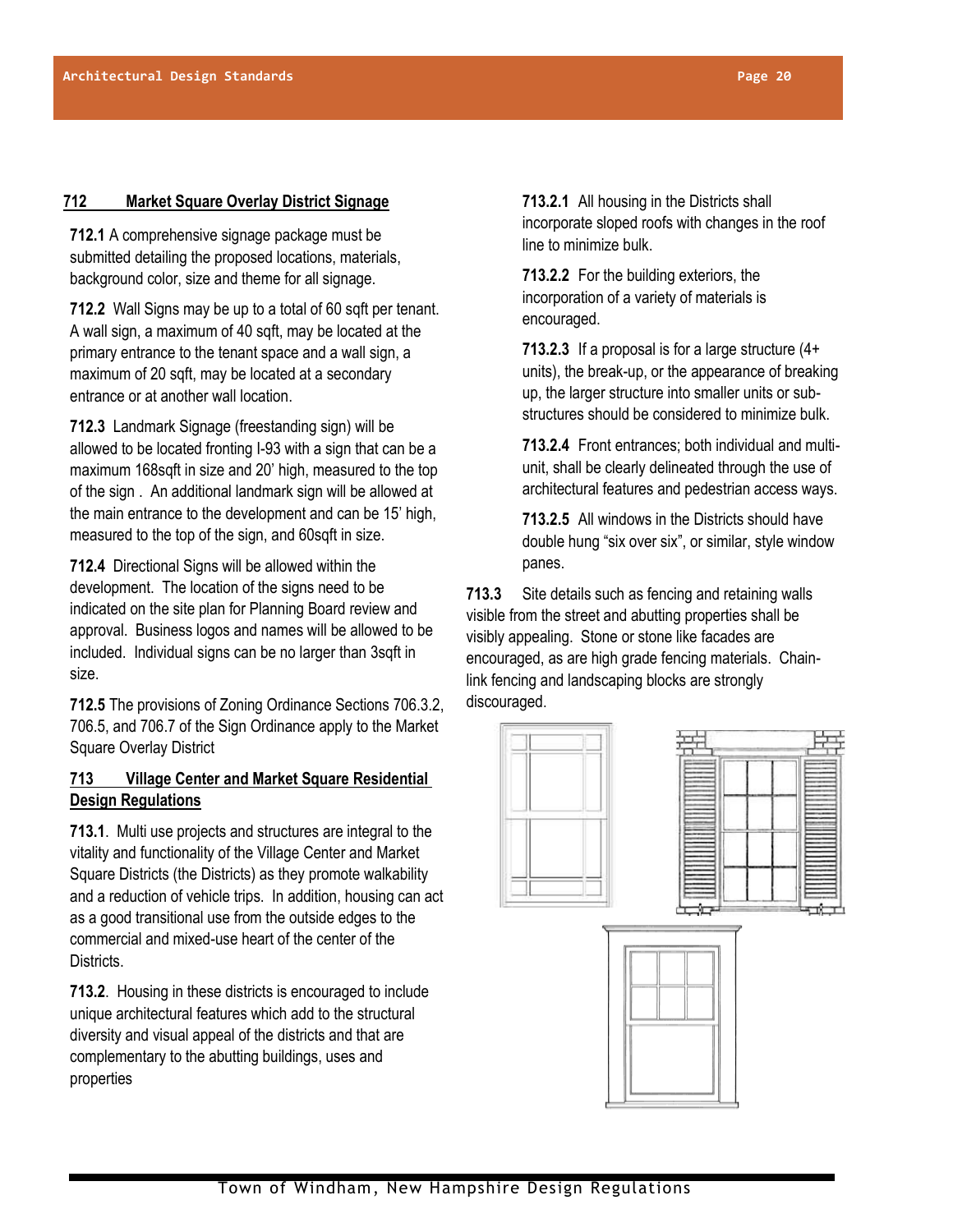|                                    |                                              | Native             |
|------------------------------------|----------------------------------------------|--------------------|
| <b>Common Name</b>                 | <b>Botanical Name</b>                        |                    |
| <b>TREES</b>                       |                                              |                    |
| <b>Balsam Fir</b>                  | Abies balsamea                               | X                  |
| <b>Amur Maple</b>                  | Acer ginnala                                 |                    |
| Paperbark Maple                    | Acer griseum                                 |                    |
| Red Maple                          | Acer rubrum                                  | X                  |
| <b>Sugar Maple</b>                 | Acer saccharum                               | X                  |
| <b>River Birch</b>                 | Betula nigra                                 | X                  |
| Paper Birch                        | Betula papyrifera                            | X                  |
| Pagoda Dogwood                     | Cornus alternifolia                          | $\pmb{\mathsf{X}}$ |
| <b>Thronless Hawthorn</b>          | Crataegus crusgalii inermis                  |                    |
| Marshall's Seedless Green Ash      | Fraxinus pennsylvanica 'Marshall's Seedless' | X                  |
| Ginko                              | Ginko biloba                                 | X                  |
| <b>Tamarack</b>                    | Larix laricina                               | X                  |
| American Sweetgum                  | Liquidambar styraciflua                      | $\pmb{\mathsf{X}}$ |
| Tuliptree                          | Liriodendron tulipifera                      | X                  |
| Star Magnolia                      | Magnolia stellata                            |                    |
| Canterbury Crabapple               | Malus "Canterbury'                           |                    |
| Donald Wyman Crabapple             | Malus 'Donald Wyman'                         |                    |
| <b>Harvest Gold Crabapple</b>      | Malus 'Harvest Gold'                         |                    |
| Firebird' Sargent Crabapple        | Malus sargentii 'Firebird'                   |                    |
| <b>Black Tupelo</b>                | Nyssa sylvatica                              | X                  |
| <b>Austrian Pine</b>               | Pinus nigra 'Arnold Sentinel'                |                    |
| <b>Red Pine</b>                    | Pinus resinosa                               | X                  |
| <b>White Pine</b>                  | Pinus strobus                                | X                  |
| <b>London Planetree</b>            | Platanus acerifolia                          | X                  |
| <b>Flowering Pear</b>              | Pyrus calleryana                             |                    |
| Swamp white oak                    | Quercus bicolor                              | $\pmb{\mathsf{X}}$ |
| Pin Oak                            | Quercus palustris                            | X                  |
| <b>Red Oak</b>                     | Quercus rubra                                | X                  |
| Dark American Arborvitae           | Thuja occidentalis 'Nigra'                   | X                  |
| Littleleaf Linden                  | Tillia cordata                               | X                  |
| Valley Forge American Elm          | Ulmus americana 'Valley Forge'               | X                  |
| Zelkova                            | Zelkova serrata                              |                    |
| <b>SHRUBS</b>                      |                                              |                    |
| <b>Regent Serviceberry</b>         | Amelanchier alnifolia 'Regent'               |                    |
| <b>Rainbow Pillar Serviceberry</b> | Amelanchier canadensis 'Glenform'            | X                  |